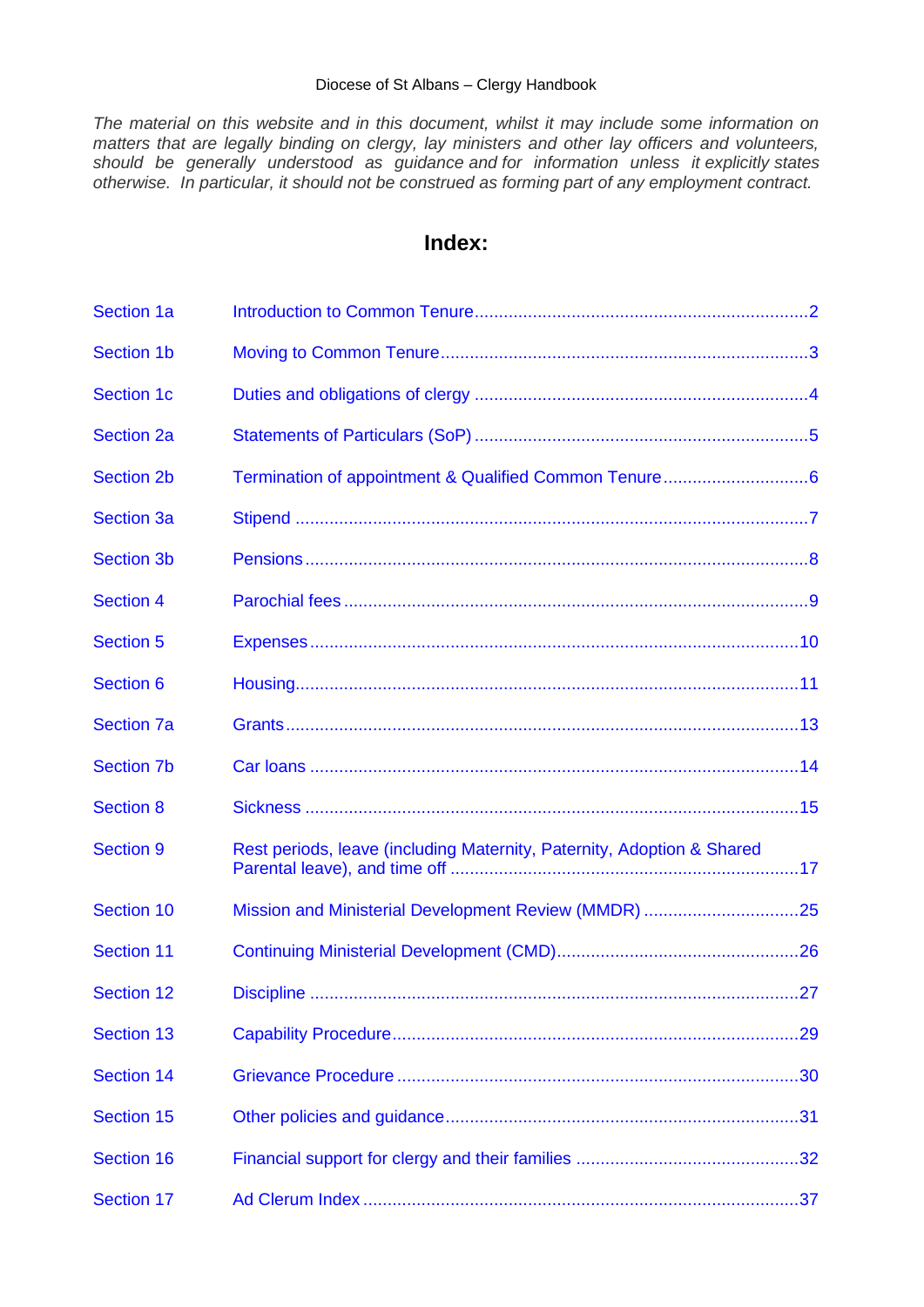# **Section 1a – Introduction to Common Tenure**

<span id="page-1-0"></span>During 2011 were major changes to the way in which many clergy and stipendiary licensed lay staff hold their offices with the introduction of Common Tenure. There had long been calls within the Church to remove the distinction between those clergy with the freehold and those without, such as priests-in-charge, team vicars and assistant curates.

Pressure from the Government to give certain employment rights, 'Section 23 rights' to people who were not employees, including ministers of religion, prompted a review of the issues by the Archbishops' Council.

Following widespread reporting and consultation, the Ecclesiastical Offices (Terms of Service) Measure, received Royal Assent in April 2009. It was followed by Regulations setting out in more detail how the Measure will operate in practice.

At the heart of the Measure is the introduction of Common Tenure, the means of achieving a level playing field for clergy and removing the distinction between those with the freehold and those without.

It means that legislation, good practice, guidance and advice are brought together:

- To condense best practice in the workplace
- To maintain the historic status of office holder, ie in the main, clergy will **not** have employee status
- To provide security for all
- To ensure individuals have proper terms of service

# **Documents and Links:**

[Church of England Common Tenure webpage](https://www.churchofengland.org/more/clergy-resources/national-clergy-hr/common-tenure-faqs)

[The Ecclesiastical Offices \(Terms of Service\) Measure](https://www.churchofengland.org/sites/default/files/2017-10/eotos%20measure2009_0.pdf)

[Ecclesiastical Terms of Service Regulations -](https://www.churchofengland.org/sites/default/files/2017-10/terms-of-service-regulations-updated-to-july-2017.pdf) composite

[The Ecclesiastical Offices \(Terms of Service\) Directions 2010](http://www.legislation.gov.uk/uksi/2010/1923/contents/made)

# **Contacts:**

The Archdeacon of Bedford, the Ven Dave Middlebrook 01582 730722 [archdbedf@stalbans.anglican.org](mailto:archdbedf@stalbans.anglican.org)

The Archdeacon of Hertford, the Ven Janet Mackenzie 01992 581629 [archdhert@stalbans.anglican.org](mailto:archdhert@stalbans.anglican.org)

The Archdeacon of St Albans, the Ven Jane Mainwaring 01727 818121 [archdstalbans@stalbans.anglican.org](mailto:archdstalbans@stalbans.anglican.org)

The Diocesan Secretary, Mr David White 01727 818130 [dwhite@stalbans.anglican.org](mailto:dwhite@stalbans.anglican.org)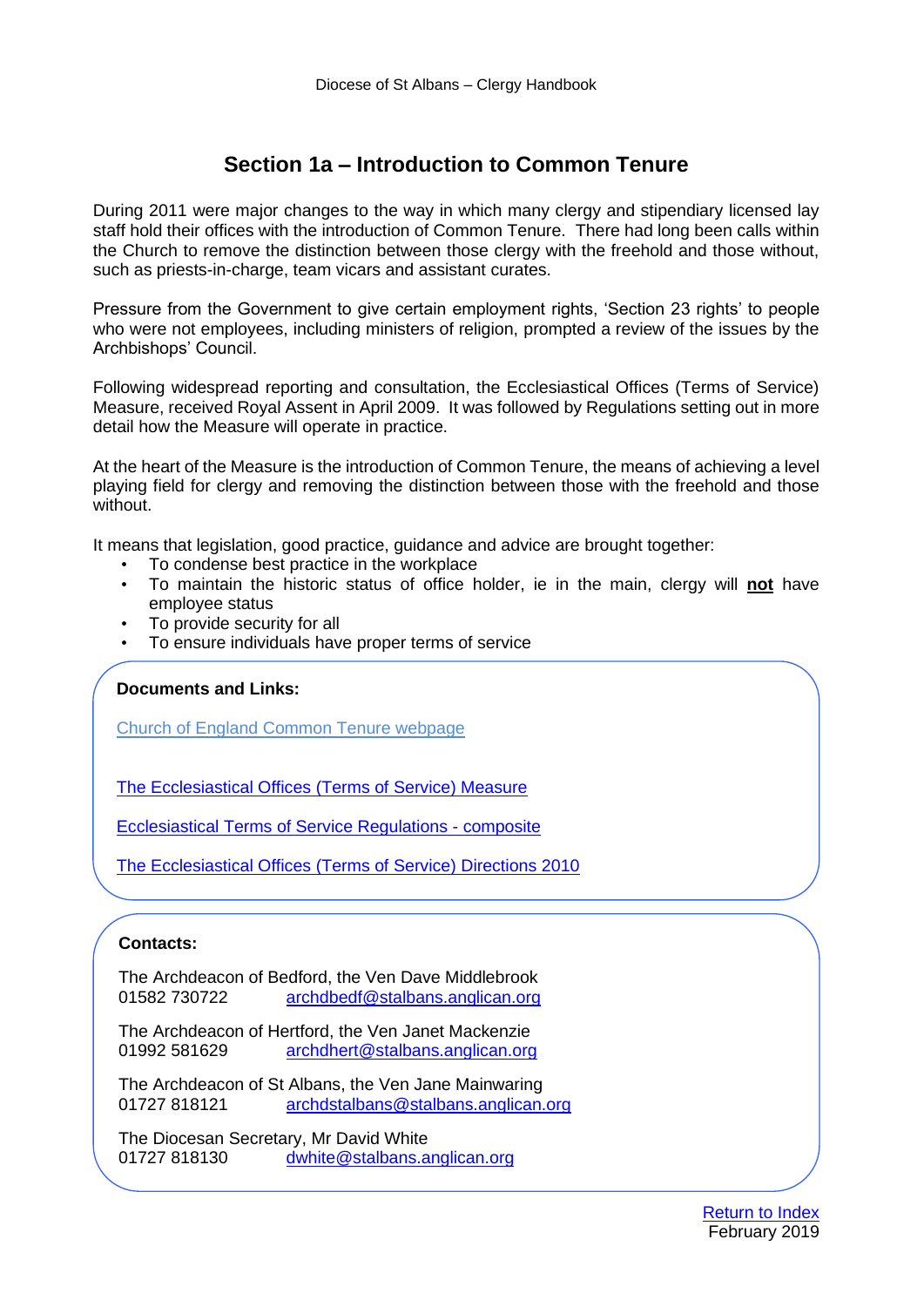# **Section 1b – Moving to Common Tenure**

#### <span id="page-2-0"></span>**Introduction**

Clergy without the freehold moved automatically to Common Tenure with effect from 31 January 2011. Clergy with the freehold may move to Common Tenure if they so wish. It is for each individual to decide whether or not they wish to do so.

**Documents and Links:**

[A comparison of Freehold with Common Tenure](https://stalbansdiocese.sharepoint.com/Diosec/Public/Clergy%20Handbook/2019%20Revision/A%20Comparison%20Between%20Freehold%20and%20Common%20Tenure.docx)

#### **Contacts:**

The Archdeacon of Bedford, the Ven Dave Middlebrook 01582 730722 [archdbedf@stalbans.anglican.org](mailto:archdbedf@stalbans.anglican.org)

The Archdeacon of Hertford, the Ven Janet Mackenzie 01992 581629 [archdhert@stalbans.anglican.org](mailto:archdhert@stalbans.anglican.org)

The Archdeacon of St Albans, the Ven Jane Mainwaring<br>01727 818121 archdstalbans@stalbans.anglican. [archdstalbans@stalbans.anglican.org](mailto:archdstalbans@stalbans.anglican.org)

The Diocesan Secretary, Mr David White 01727 818130 [dwhite@stalbans.anglican.org](mailto:dwhite@stalbans.anglican.org)

[Return to Index](#page-0-0)

February 2019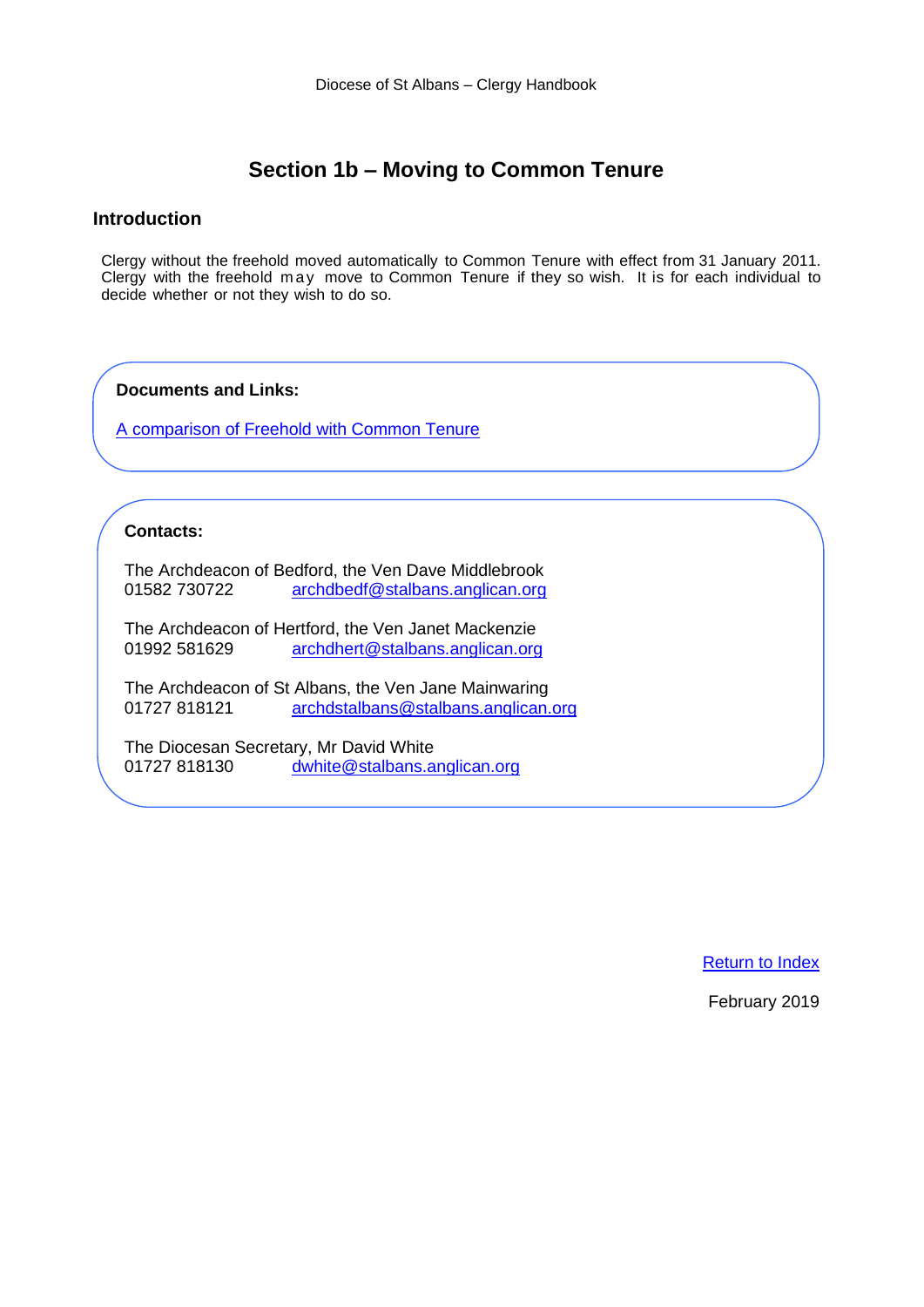# **Section 1c – Duties and obligations of clergy**

#### <span id="page-3-0"></span>**Introduction**

Clergy Terms of Service set out the various duties and obligations of clergy.

The primary obligation is to fulfil the duties of office as stated in various foundational documents. The distinctive nature of office, as defined in the Ordinal, is a reminder that clergy follow a vocation, daily responding to God's call. At ordination clergy respond through solemn vows including the Declaration of Assent under **Canon C 15** affirming loyalty to the inheritance of faith as the Church of England has received it and the oath of Canonical Obedience to the Bishop, which requires clergy lawfully and honestly to be obedient to the Bishop. **Canon C 24** 'Of Priests having Cure of Souls', sets out responsibilities for the exercise of ministry shared with the Bishop.

The license and deed of appointment determines the location of ministry.

The '**Guidelines for Professional Conduct'** set out the standards required in the conduct of public ministry.

Statements of Particulars (see section 2) describes the rights and obligations of clergy holding a particular post.

The Benefice Profile often states the needs of the post, and the development of 'Role Descriptions' (which are optional under CTS) may well be offered when taking up a new appointment

# **Documents and Links:**

[Guidelines for the Professional Conduct of the Clergy](https://www.churchofengland.org/more/media-centre/news/guidelines-professional-conduct-clergy) 

[The Canons of the Church of England](https://www.churchofengland.org/more/policy-and-thinking/canons-church-england)

#### **Contacts:**

The Archdeacon of Bedford, the Ven Dave Middlebrook 01582 730722 [archdbedf@stalbans.anglican.org](mailto:archdbedf@stalbans.anglican.org)

The Archdeacon of Hertford, the Ven Janet Mackenzie 01992 581629 [archdhert@stalbans.anglican.org](mailto:archdhert@stalbans.anglican.org)

The Archdeacon of St Albans, the Ven Jane Mainwaring 01727 818121 [archdstalbans@stalbans.anglican.org](mailto:archdstalbans@stalbans.anglican.org)

[Return to Index](#page-0-0)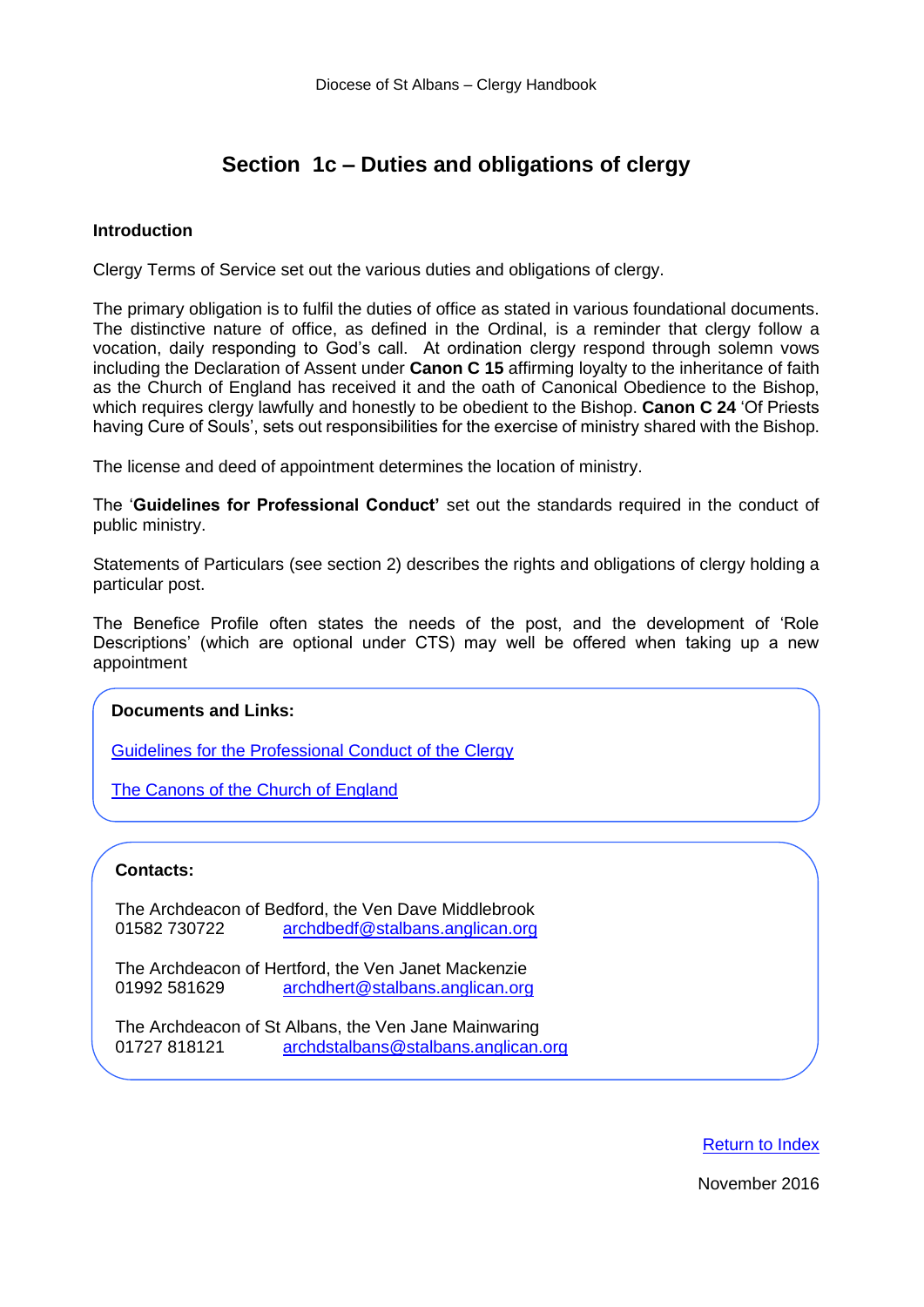# **Section 2a – Statements of Particulars (SoP)**

#### <span id="page-4-0"></span>**Introduction**

The Clergy Terms of Service regulations require there to be Statements of Particulars for all office holders on common tenure.

This includes Priests in Charge, Residentiary Canons holding 'leasehold' office and Team Vicars who now receive Statements of Particulars. Those in 'dual role' posts, e.g. Vocations Officer who are also a parish priest will receive Statements even though they have a contract of employment with the DBF; the statement will apply to the parochial side of their work. Holders of 'House for Duty' posts, clergy holding 'General Licenses', such as Public Preachers are also included. Assistant Curates, who are subject to 'Conditional Common Tenure' because their posts are time limited, i.e. 3-4 years, will also receive a SoP.

The Statement of Particulars describes obligations and rights and covers the right to receive a stipend, the right to a house, to holidays and time off, such as one 24 hour period a week and the entitlement in addition to an annual retreat; the right to maternity/paternity leave, and the associated provisions in the case of adoption. The Statement must refer to 'Discipline, Grievance and Capability procedures.

Should any changes occur, e.g. the implementation of pastoral reorganisation, then there needs to be issued a 'Statement of Change' within one month of the change taking effect. This can be by letter but it must state that it constitutes a change to the SoP

# **Documents and Links:**

[Model Statement of Particulars –](https://stalbansdiocese.sharepoint.com/Diosec/Public/Clergy%20Handbook/2019%20Revision/Model%20SOP%20Incumbent.docx) example for Incumbent

#### **Contacts:**

The Archdeacon of Bedford, the Ven Dave Middlebrook 01582 730722 [archdbedf@stalbans.anglican.org](mailto:archdbedf@stalbans.anglican.org)

The Archdeacon of Hertford, the Ven Janet Mackenzie 01992 581629 [archdhert@stalbans.anglican.org](mailto:archdhert@stalbans.anglican.org)

The Archdeacon of St Albans, the Ven Jane Mainwaring 01727 818121 [archdstalbans@stalbans.anglican.org](mailto:archdstalbans@stalbans.anglican.org)

[Return to Index](#page-0-0)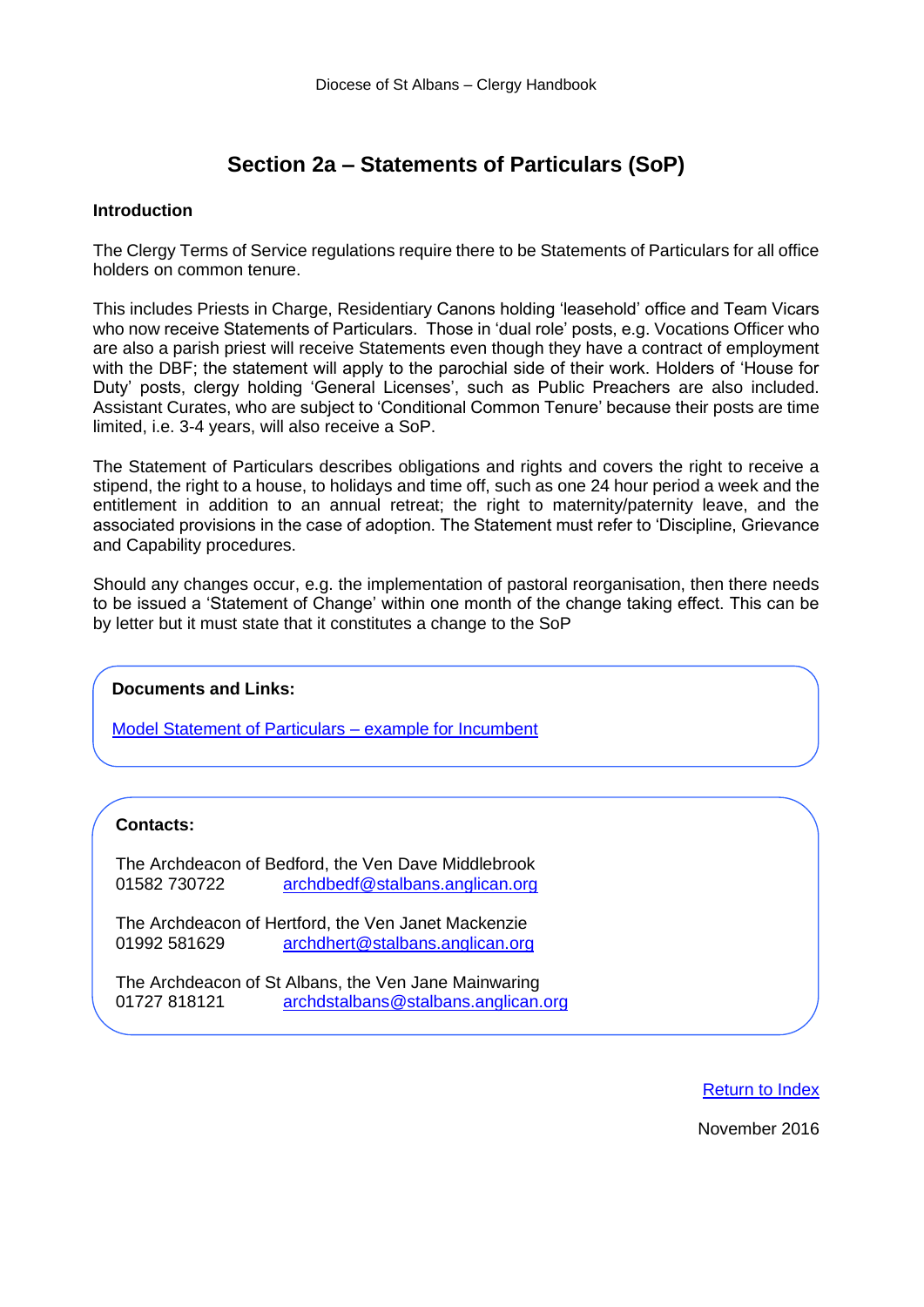# <span id="page-5-0"></span>**Section 2b – Termination of appointment & Qualified Common Tenure**

# **Introduction**

Full Common Tenure:-

The term of the office may only be terminated on the following grounds:

- Resignation
- Capability
- Discipline
- Death
- Reaching retirement age
- The office ceases to exist because of a pastoral scheme or order
- The office is designated as held in conjunction with another office or employment which ceases to exist
- Where the office holder is a priest in charge and the vacancy ends.

Qualified Common Tenure:-

QCT may be terminated at the expiry of a fixed term.

[Return to Index](#page-0-0)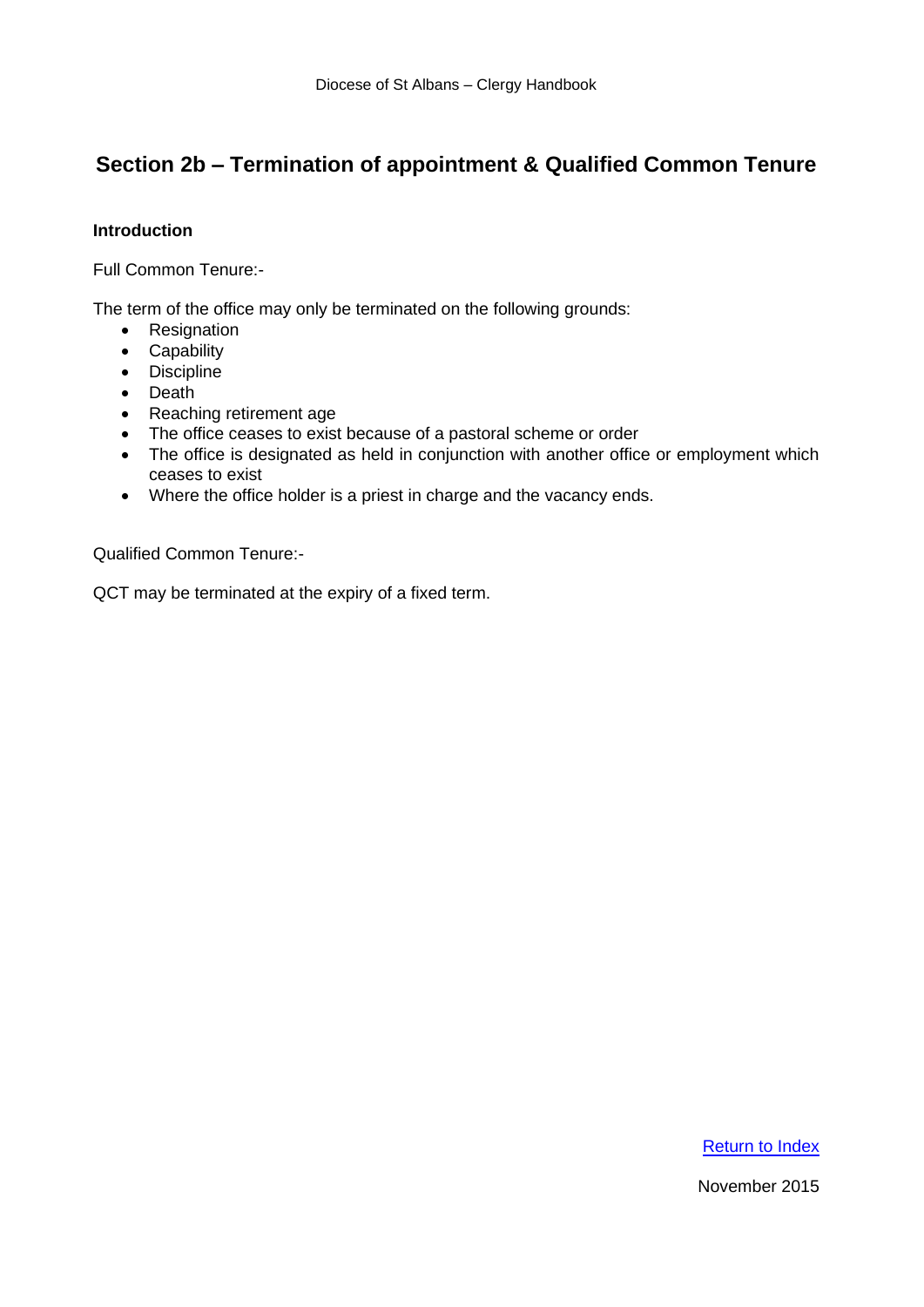# **Section 3a – Stipend**

#### <span id="page-6-0"></span>**Introduction**

The Terms of Service Regulations provide that an office holder occupying a full-time stipendiary post is entitled to an annual stipend (including income from any other sources related to the office) of not less than the National Minimum Stipend as determined by the Archbishops' Council.

In the case of a part-time post the stipend will be specified in the Statement of Particulars.

The policy in this diocese is generally to follow the Regional Stipend Benchmark, a variation on the National Stipend Benchmark agreed by the Archbishops' Council reflecting variations in costof-living in different parts of the country. The actual amount is approved by the Diocesan Synod at the time it considers the overall diocesan budget (usually October each year).

Apart from the first £250 of income from additional appointments such as hospital, educational and teaching appointments, the total stipend payable to incumbents is the same, but may be made up of different elements:

- In the past up to £1000 has been paid by the Church Commissioners to incumbents and priests-in-charge as a guaranteed annuity to reflect former net endowment income of the benefice. This ceased in January 2006 unless an individual specifically exercised their right to such a payment.
- From 1 January 2013, apart from those clergy who notified the Bishop before 1 January 2012 that they wished to retain their fees, fees for occasional offices, church, churchyard and cemetery fees are legally due to the Board of Finance. For further details of arrangements relating to fees see Section 4.

#### **Documents and Links:**

For current levels of stipend see: [annual stipends letter](https://www.stalbans.anglican.org/finance/parochial-fees/stipends-letter/)

[Arrangements relating to parochial fees](https://www.stalbans.anglican.org/wp-content/uploads/Parochial-Fees-and-Expenses-for-Ministers-March-20.pdf) (St Albans Diocese)

[Information on a range of topics including annual returns, tax, payroll giving provided by](https://www.churchofengland.org/more/clergy-resources/clergy-payroll)  the Clergy payroll team

#### **Contacts:**

Mrs Mita Afari 01727 818142 [mafari@stalbans.anglican.org](mailto:mafari@stalbans.anglican.org)

[Clergy Payroll Team](https://www.churchofengland.org/more/clergy-resources/clergy-payroll/contact-payroll)

[Return to Index](#page-0-0)

February 2019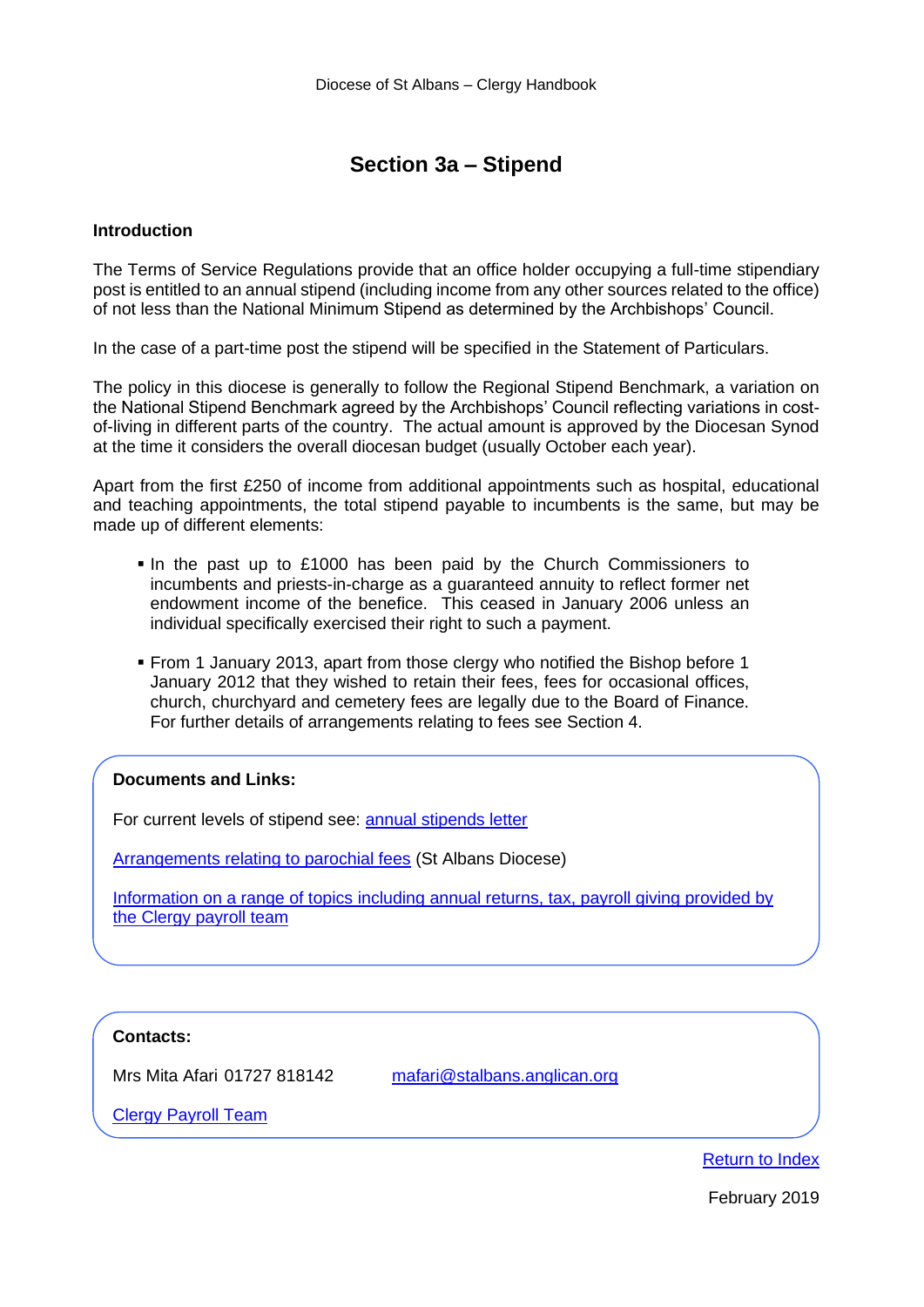# **Section 3b - Pensions**

# <span id="page-7-0"></span>**Introduction**

The service of stipendiary clergy is pensionable within the Clergy Pensions Scheme. Nonstipendiary clergy and ordained local ministers are not covered by the Clergy Pensions Scheme.

The Board provides annual benefit statements to members of the Church of England Pensions Schemes (CEPS) that give;

- the prospective benefits payable at normal retirement date; and,
- the benefits payable on death before retirement.

The Board issues a booklet with the statement that gives detailed information about the benefits provided by CEPS, downloadable from their website

#### *Changes to Clergy AVCs:*

Changes to the additional voluntary contributions arrangements for the Clergy scheme take effect from 1 April 2011. Information about the changes can be found on the Clergy AVCs page on the Church of England Pensions Board Website.

**Documents and Links:**

[Church of England Pensions Board website](https://www.churchofengland.org/more/pensions/clergy-pensions)

# **Contacts:**

[Church of England Pensions Department](mailto:pensions@churchofengland.org)

[Return to Index](#page-0-0)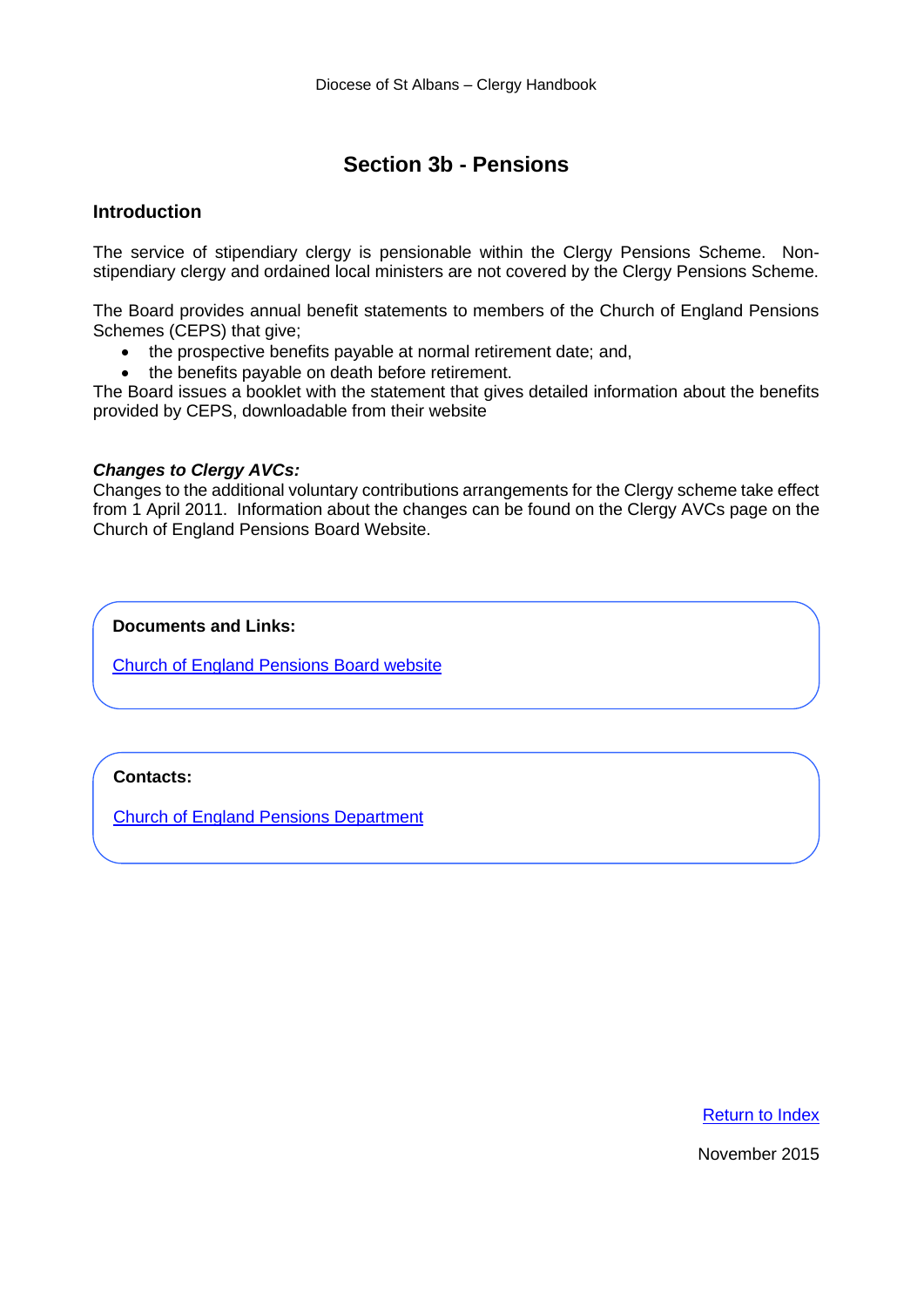# **Section 4 – Parochial fees**

# <span id="page-8-0"></span>**Introduction**

The arrangements relating to parochial fees changed from 1 January 2013. Full details are available at the links below.

#### **Documents and Links**

[Church of England Fees website](https://www.churchofengland.org/more/clergy-resources/national-clergy-hr/life-events-parochial-fees-and-guidance/life-events) including Tables of parochial fees, FAQs, etc

[St Albans Diocesan website](https://www.stalbans.anglican.org/finance/parochial-fees/) including Record of Fees, Guide and Explanation of Payment of fees in the Diocese, etc

# **Contacts:**

Mrs Afari 01727 818142 [mafari@stalbans.anglican.org](mailto:mafari@stalbans.anglican.org)

[Return to Index](#page-0-0)

February 2019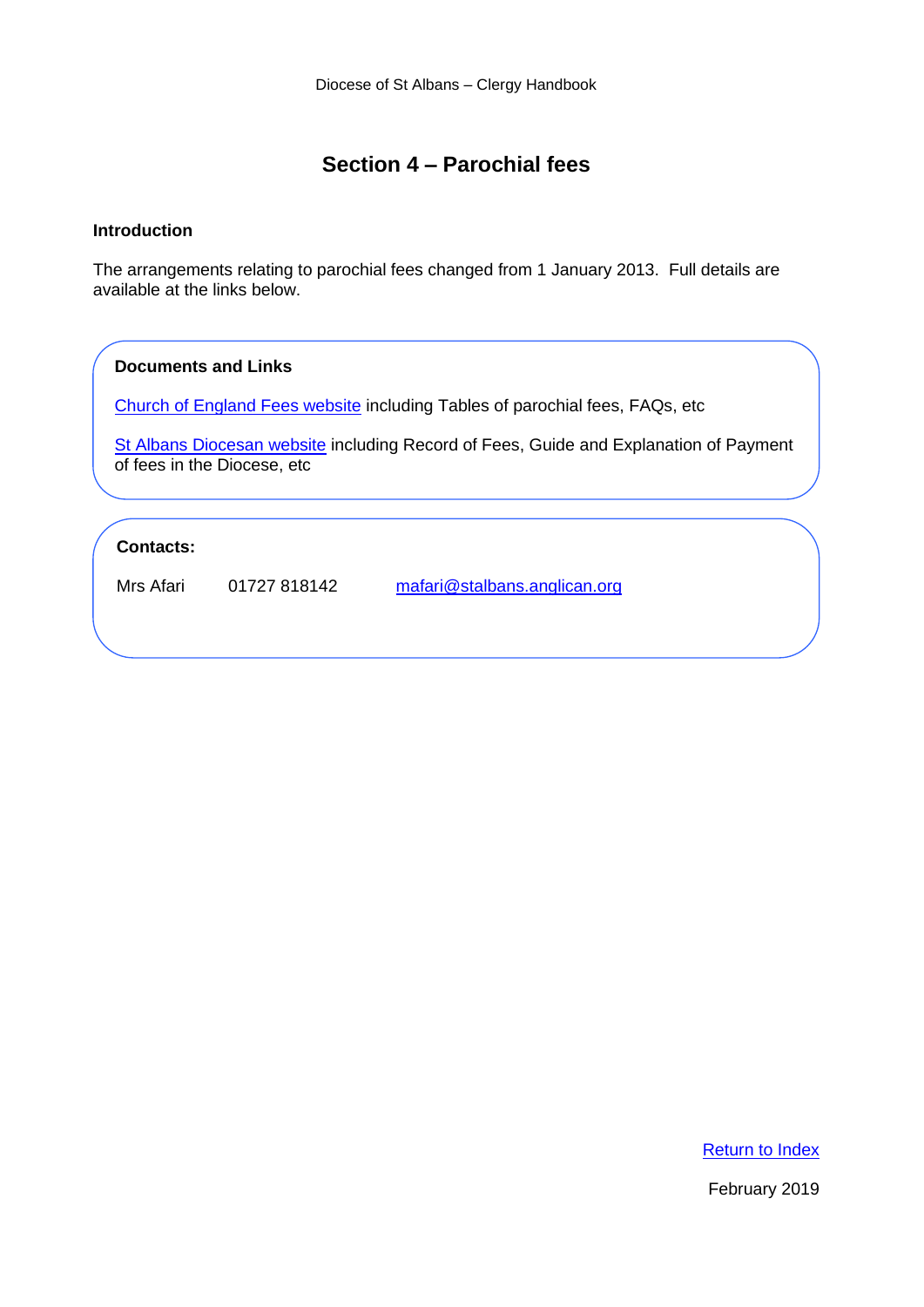# **Section 5 - Expenses**

# <span id="page-9-0"></span>**Introduction**

A booklet that gives guidelines to parochial clergy and PCC Treasurers about the reimbursement of expenses is available from the Church of England website – see link below.

The DBF recommends that the HMRC rates for mileage be used.

**Documents and Links:**

[The parochial expenses of the clergy -](https://www.churchofengland.org/sites/default/files/2017-10/Parochial%20Expenses%20Guide%20-%202017.pdf) A guide

[Mileage rates \(issued by Diocese of St Albans](https://www.stalbans.anglican.org/finance/mileage-rates/)

# **Contacts:**

For more information regarding the booklet or the guidance note, please email

[tboon@stalbans.anglican.org](mailto:tboon@stalbans.anglican.org)

[Return to Index](#page-0-0)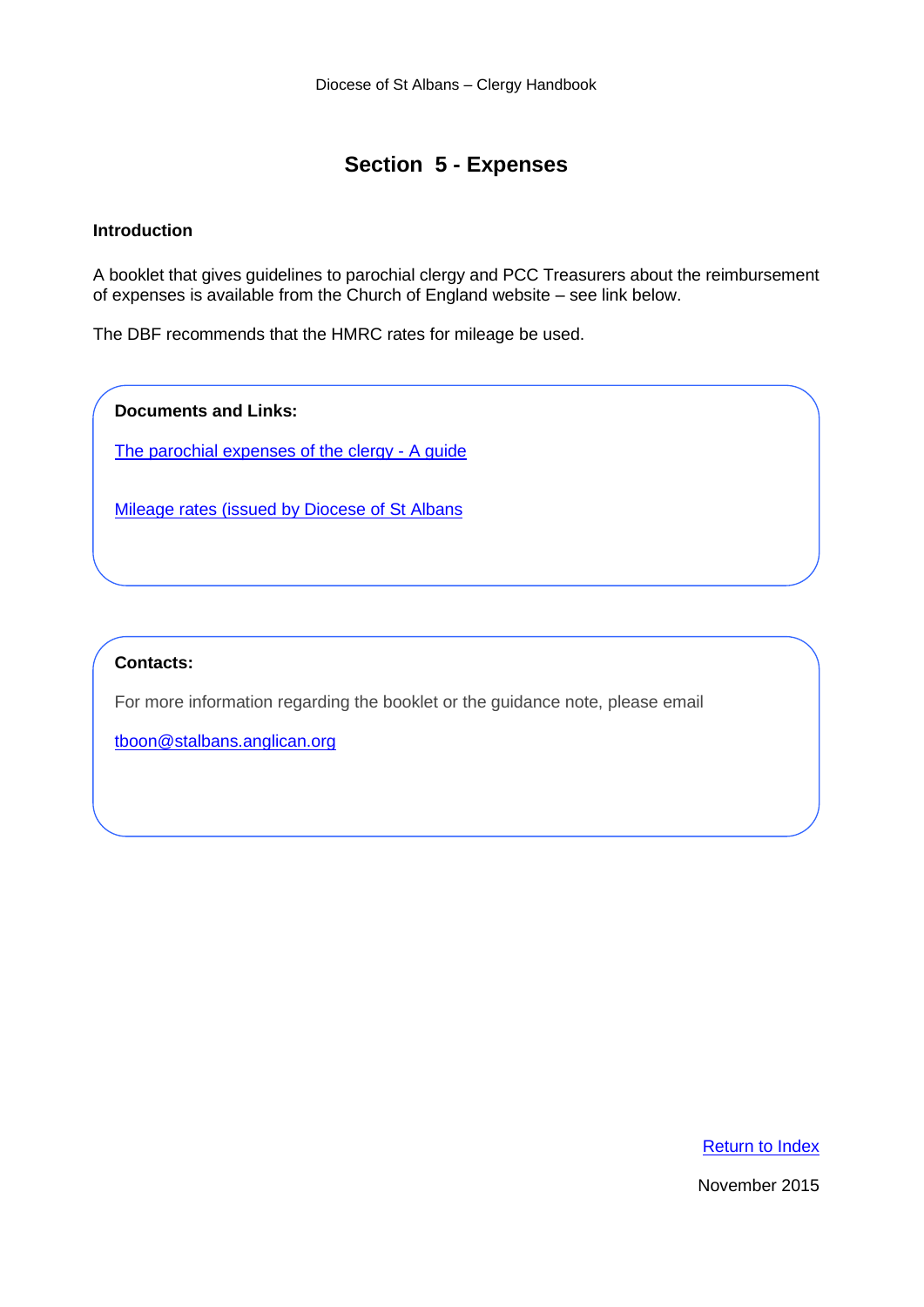# **Section 6 – Housing**

#### <span id="page-10-0"></span>**Introduction**

The Terms of Service Regulations provide for the Statement of Particulars issued to office holders to include details of the address and ownership of the property which they are required to occupy for the better performance of their duties. This will normally be the benefice house for incumbents and priests-in-charge, a DBF house for team vicars and, in most cases, a PCC-owned house for assistant curates. However, amending Canon 29 (approved by the General Synod in February 2010) makes provision for a Bishop, where he considers it appropriate in all the circumstances to permit an incumbent to live in a house other than a parsonage house whether this is in the benefice or outside it.

For incumbents who have opted not to move to common tenure their rights and responsibilities in connection with the benefice housing are set out in the Repair of Benefices Buildings Measure 1972 and its code of practice. For those on common tenure their rights and responsibilities are similar and are set out in the Terms of Service Regulations no.s 12- 14. The housing provider's duties are also set out in these particular Regulations. A summary is contained in the Parsonage Handbook.

The DBF's Property Committee is the designated housing provider for the purposes of the Ecclesiastical Offices (Terms of Service) Measure 2009. The Committee's main purpose is to ensure that appropriate accommodation, in the right location, is provided for the clergy and their families to enable them to serve their parishes. To further this purpose it oversees the budgets to ensure that the houses are properly and economically repaired and improved to preserve the housing stock and to maintain clergy morale. If necessary, and possible, replacement houses are provided, subject to the views of the incumbent or priest in charge.

The Estates Department at the Diocesan office works to the Property Committee and oversees all matters relating to housing. The external surveyors are Rumball Sedgwick and they carry out quinquennial inspections and organise major work. All enquiries, though, should be directed to the Estates Department in the first instance.

Matters dealt with by the Estates Department include:-

- 1. Paying removal costs of clergy entering the diocese
- 2. Paying resettlement and first appointment grants
- 3. Paying council tax and water rates for those of incumbent status and council tax for assistant curates
- 4. Insuring the buildings but not the contents.
- 5. Organising repairs or instructing Rumball Sedgwick to do so.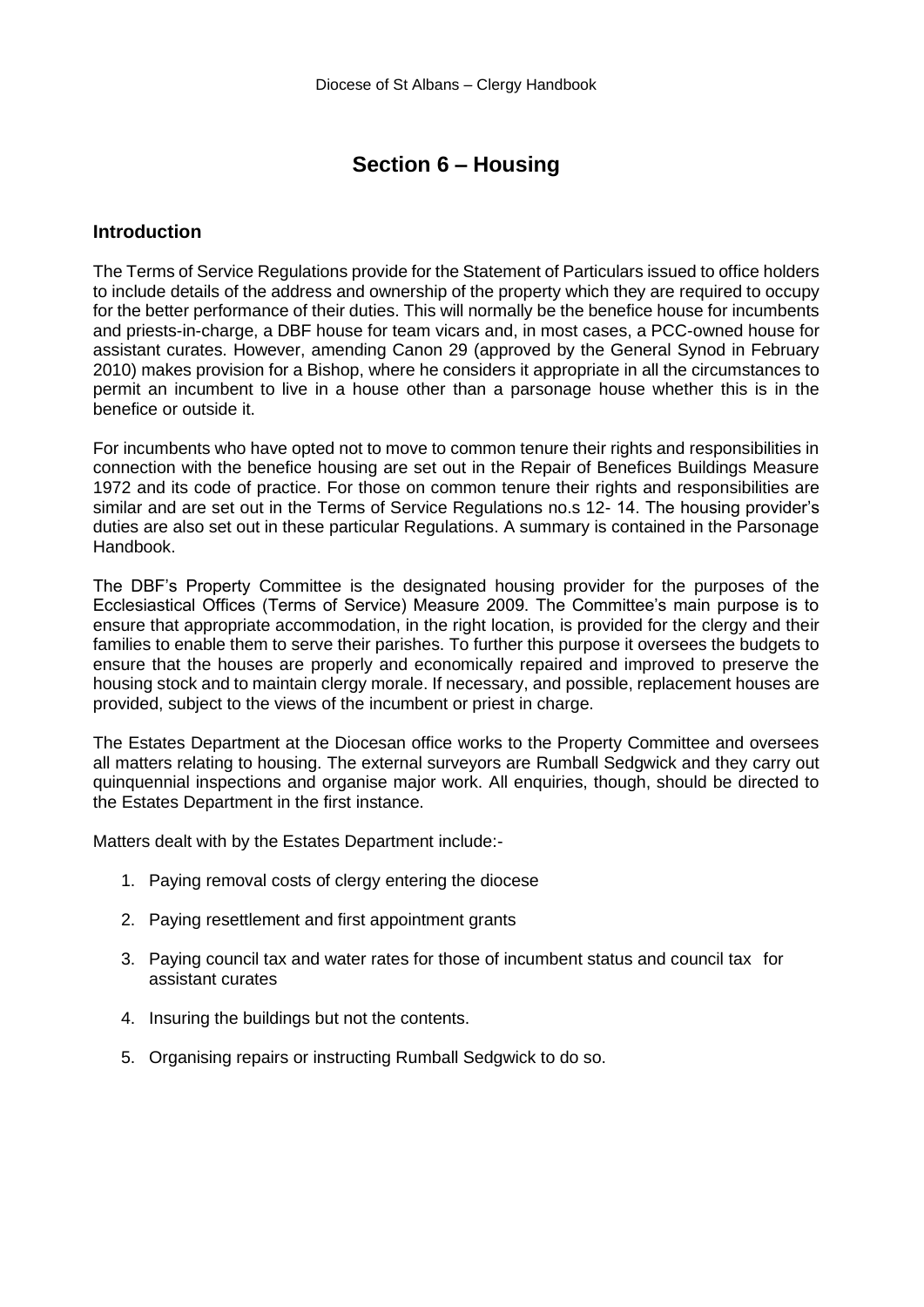# **Documents and links:**

[Housing Handbook](https://www.stalbans.anglican.org/diocese/housing-handbook/) previously called the Parsonages Handbook

**Contacts:** 

Iain Blythe [iblythe@stalbans.anglican.org](mailto:iblythe@stalbans.anglican.org)

Alison Schroeder [aschroeder@stalbans.anglican.org](mailto:aschroeder@stalbans.anglican.org)

[Return to Index](#page-0-0)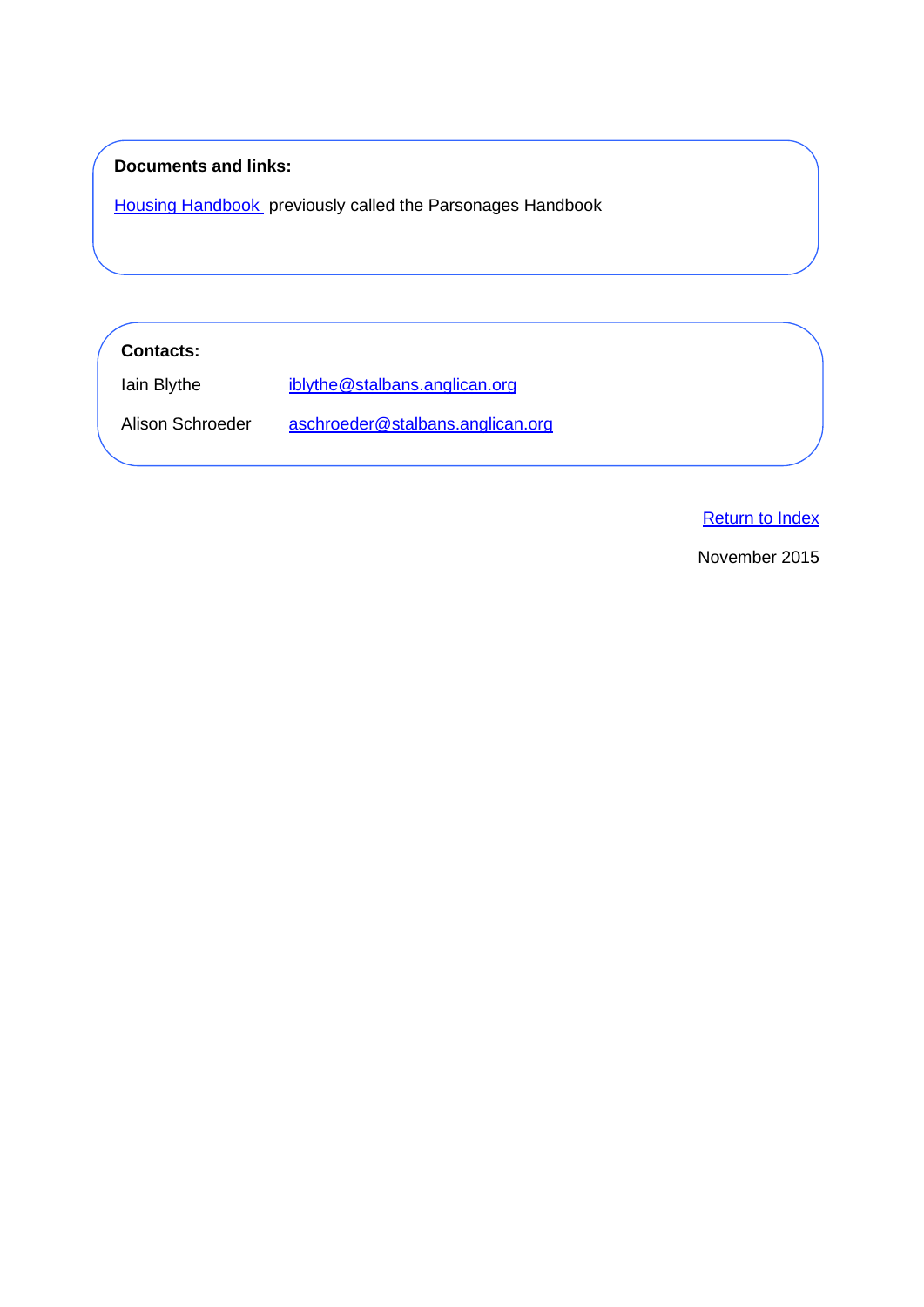# **Section 7a – Grants**

### <span id="page-12-0"></span>**Introduction**

Removal, resettlement and first appointment grants are fully explained in the annual letter to clergy, lay ministers and treasurers (see below).

The Council for Discipleship and Ministry have recently made some changes to the Grants and Allowances Policy. The changes came into effect from January 2015 and the Grant Guidelines 2015 leaflet explains those changes. .

The Training and Learning Grant for clergy does not cover travel to events, nor, generally, will it cover Retreats. These should be paid by your parish as part of your expenses, and is explained further in the Church of England Guidelines below.

# **Documents and Links:** [CME Grants](http://www.stalbans.anglican.org/ministry/grants) webpage [Grants\\_Guidelines\\_2015](http://www.stalbans.anglican.org/wp-content/uploads/1969/12/Grants_Guidelines_2015.pdf) [CofE Clergy Expenses booklet](https://www.churchofengland.org/sites/default/files/2017-10/Parochial%20Expenses%20Guide%20-%202017.pdf) Letter to all stipendiary clergy, accredited lay ministers and PCC Treasurers which sets out [the levels of the resettlement and first appointment grants \(January 2020\).](https://www.stalbans.anglican.org/wp-content/uploads/Stipends-Letter-2020.pdf)

# **Contacts:**

Removal, resettlement and first appointment grants:<br>Mrs Alison Schroeder 01727 818128 [aschroeder@stalbans.anglican.org](mailto:aschroeder@stalbans.anglican.org)

CME grants: Mrs Linda Watson 01727 818151 [lwatson@stalbans.anglican.org](mailto:lwatson@stalbans.anglican.org?subject=Portal%20Login)

[Return to Index](#page-0-0)

May 2016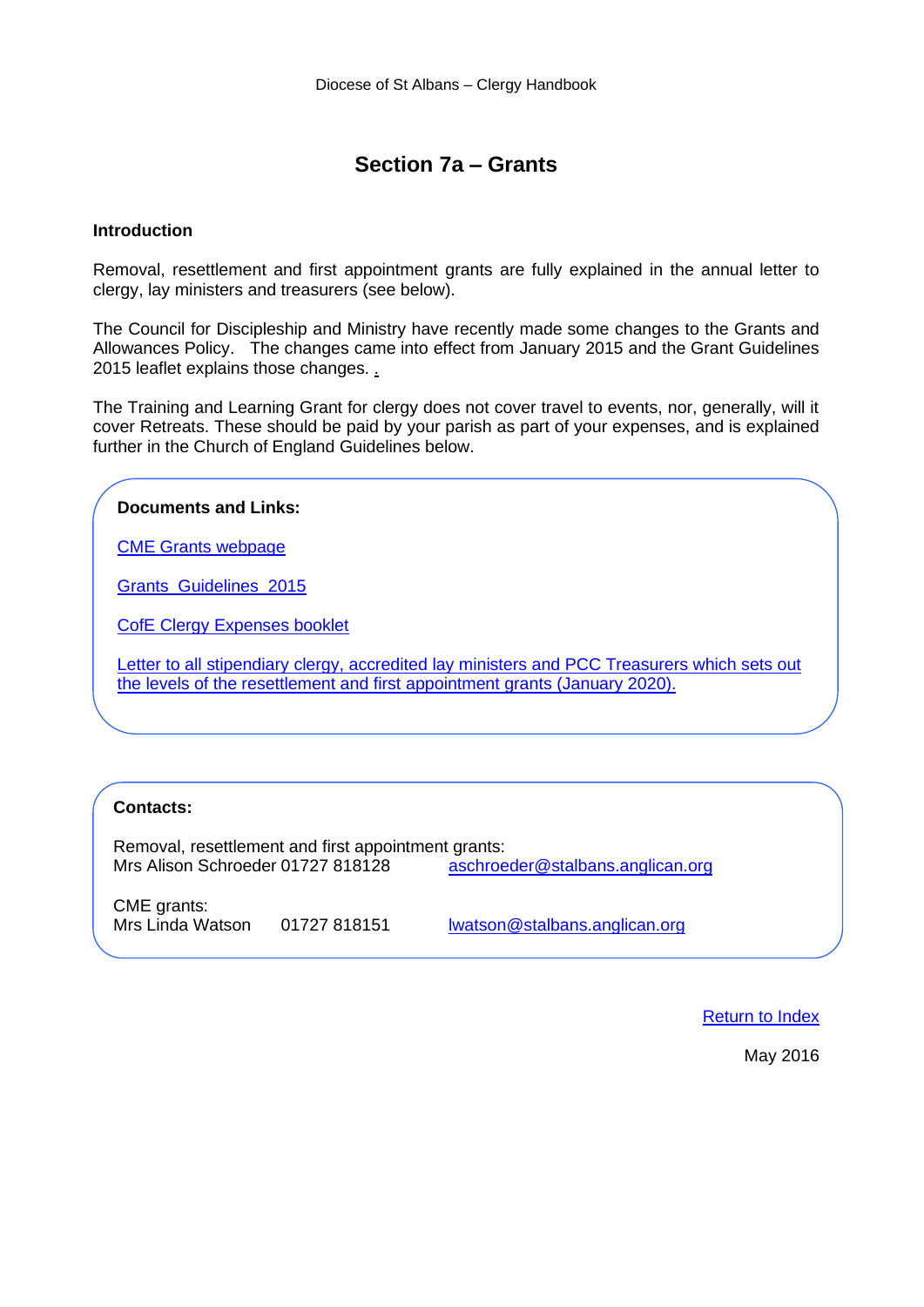# **Section 7b - Car loans**

# <span id="page-13-0"></span>**Introduction**

The Church Commissioners no longer operate a car loan scheme for clergy.

However, the Churches Mutual Credit Union does offer car loans and their details can be found on the link below. Many providers offer loans, details of which can be found online. We are unable to offer investment advice or recommend any particular product or provider.

**Documents and Links:**

[Churches Mutual Credit Union](https://cmcu.org.uk/car-loans)

# **Contacts:**

Churches Mutual Credit Union 01452 500463

Mr Glyn Barker 01727 818133 [gbarker@stalbans.anglican.org](mailto:gbarker@stalbans.anglican.org) (Director of Finance)

[Return to Index](#page-0-0)

February 2019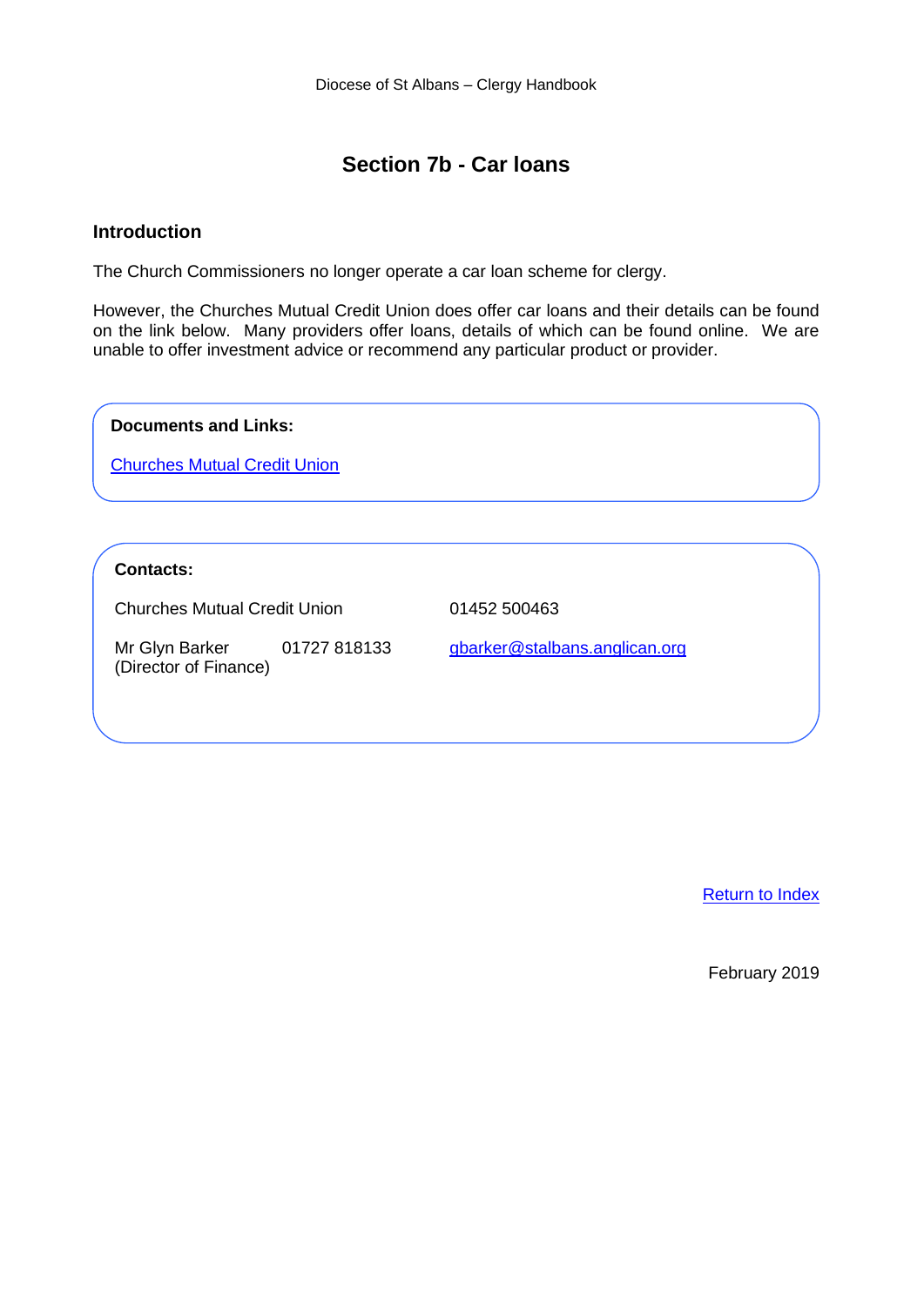# **Section 8 – Sickness**

#### <span id="page-14-0"></span>**Sickness Payments:**

- 1. All stipendiary clergy are entitled to payment of statutory sick pay by virtue of the payment of national insurance contributions.
- 2. Anyone in receipt of a stipend who is unable to perform the duties of his or her office because of illness for one working day or longer must report the absence to the archdeacon of the archdeaconry in which the person concerned holds office, who will then inform the Church Commissioners.

Each Archdeacon has a separate email address to be used solely for the purpose of reporting sickness absence:

- [bedfordsickness@stalbans.anglican.org](mailto:archdbedf@stalbans.anglican.org)
- [hertfordsickness@stalbans.anglican.org](mailto:archdhert@stalbans.anglican.org)
- [stalbanssickness@stalbans.anglican.org](http://stalbansdioces.wpengine.com/wp-content/uploads/downloads/thediocese/housinghandbook.pdf)
- 3. All stipendiary clergy are entitled to payment of statutory sick pay by virtue of the payment of national insurance contributions.
- 4. Anyone in receipt of a stipend who is unable to perform the duties of his or her office because of illness for one working day or longer must report the absence to the archdeacon of the archdeaconry in which the person concerned holds office, who will then inform the Church Commissioners.
- 5. Clergy are entitled to receive in full any stipend which is payable in respect of their office if they are entitled to receive statutory sickness payments under part XI of the Social Security and Contributions and Benefits Act 1992(a)
- 6. Statutory sick pay (SSP) is payable for 28 weeks in respect of any one period of incapacity for work. One period of incapacity can be linked to another if they are separated by no more than 56 days. The linked periods constitute a single period for the purpose of calculating the maximum entitlement.
- 7. The payment of full stipend will include the entitlement to SSP.
- 8. For cases arising after 1<sup>st</sup> April 2015, if the sickness absence continues beyond the date when entitlement to SSP ceases, the stipend will be reduced to 50%.
- 9. The continuing payment of stipend shall be reviewed every three months in the light of the medical evidence available.
- 10. After 28 weeks of SSP, the office holder may be entitled to claim Employment and Support Allowance (ESA) directly from the government. Office holders will be notified by the Church Commissioners, Clergy Payments Dept when SSP ceases and will be given information on how to claim ESA. The stipend will be reduced by the amount of ESA received.
- 11. There is no entitlement to SSP during a phased return to work.
- 12. Where there is no prospect of the individual returning to work in the near future and all reasonable efforts have been made to resolve the situation, a decision may be taken by the Diocesan Bishop to cease payment of the stipend.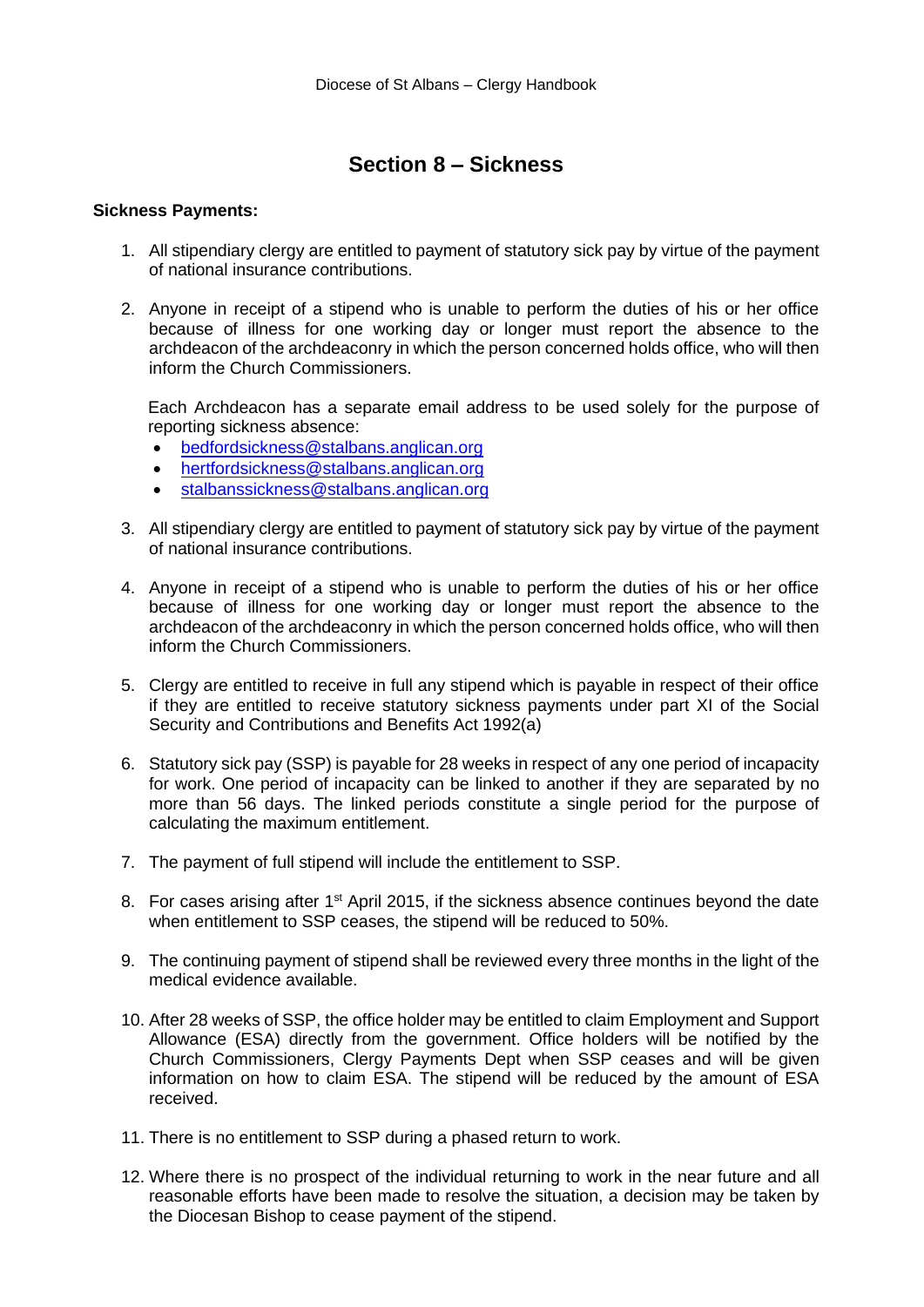### **Medical Referrals:**

The Bishop may, if he has reasonable grounds for concern about the physical or mental health of an office holder, direct that the office holder shall undergo a medical examination by a medical practitioner selected by agreement between the Bishop and the office holder or, in default of agreement, by medical practitioners consisting of a practitioner chosen by each party.

### **Documents and Links:**

St Luke's Hospital for Clergy has now closed but services are provided for Clergy through [St Luke's Healthcare for the Clergy.](https://stlukeshealthcare.org.uk/)

The Church of England website has information and advice on [Clergy Health and](https://www.churchofengland.org/more/clergy-resources/national-clergy-hr/supporting-clergy-health-and-wellbeing)  [Wellbeing.](https://www.churchofengland.org/more/clergy-resources/national-clergy-hr/supporting-clergy-health-and-wellbeing)

An independent [Clergy Counselling Service](https://www.stalbans.anglican.org/ministry/clergy-counselling-service/) is offered by the Diocese.

[For help with medical expenses or counselling costs](https://www.clergycharities.org.uk/)

# **Contacts:**

The Archdeacon of Bedford, the Ven Dave Middlebrook 01582 730722 [archdbedf@stalbans.anglican.org](mailto:archdbedf@stalbans.anglican.org)

The Archdeacon of Hertford, the Ven Janet Mackenzie 01992 581629 [archdhert@stalbans.anglican.org](mailto:archdhert@stalbans.anglican.org)

The Archdeacon of St Albans, the Ven Jane Mainwaring 01727 818121 [archdstalbans@stalbans.anglican.org](mailto:archdstalbans@stalbans.anglican.org)

Counselling Service:

Suzanne Clackson 07724 836607 [suzanne.clackson@ntlworld.com](mailto:suzanne.clackson@ntlworld.com)

Christine Franke 07850 594258 [frankecm@btinternet.com](mailto:frankecm@btinternet.com)

Carole Simkins 07815 574073 [carolesimkins@hotmail.com](mailto:carolesimkins@hotmail.com)

[Return to Index](#page-0-0)

February 2018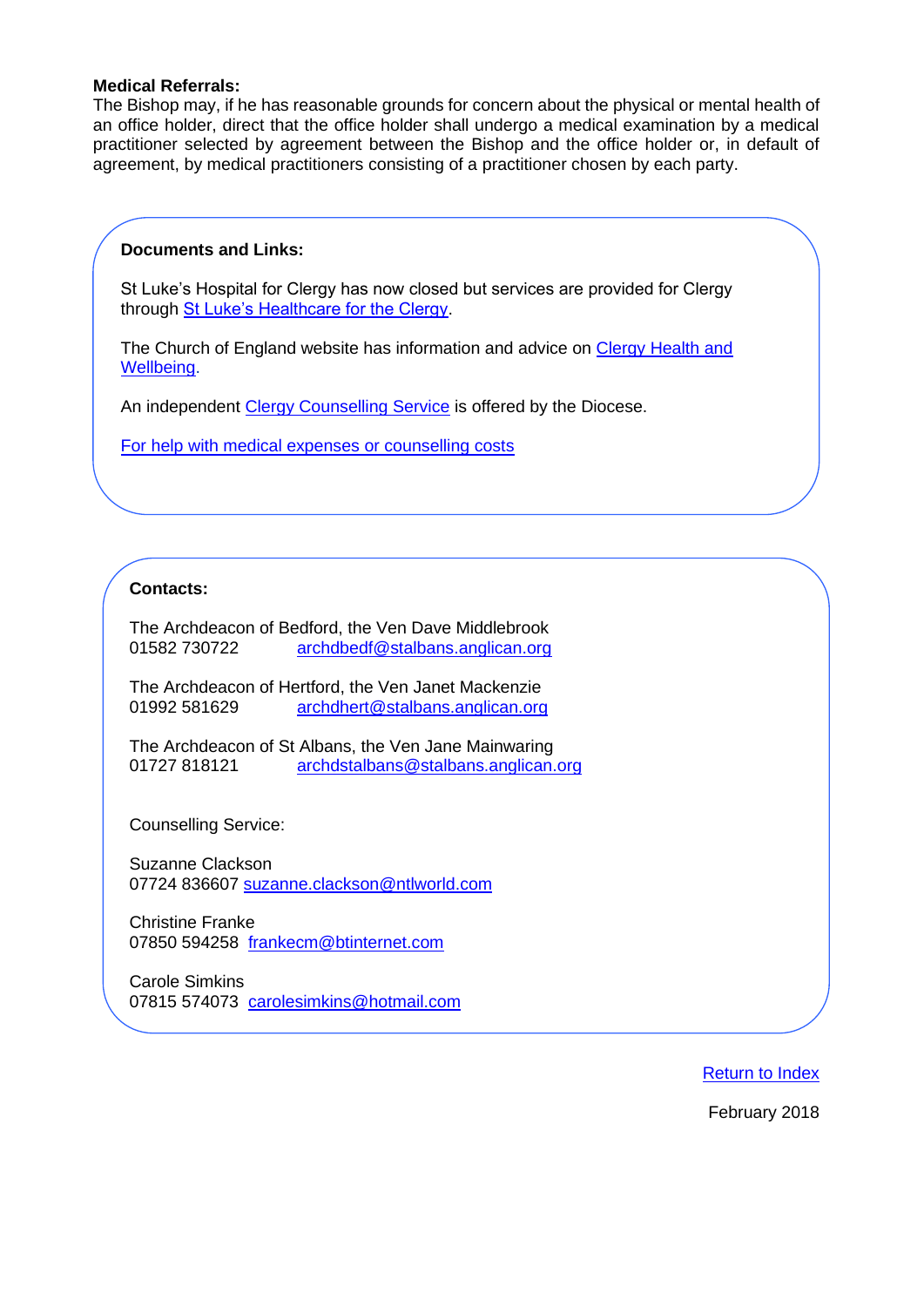# **Section 9 – Rest periods, leave and time off**

# <span id="page-16-0"></span>**Rest Periods:**

You are entitled to an uninterrupted rest period of 24 hours in each period of seven days.

Unless specific permission has been granted by the Bishop, your weekly rest period may not be taken on a Sunday or on any of the principal feast days of the Church of England as set out in Canon B6(2) nor on Ash Wednesday, Good Friday or the parish's patronal festival.

# **Annual Leave:**

The minimum entitlement to annual leave is 36 days (pro rata for part-time posts) in each leave year or as stated in your Statement of Particulars.

You are entitled in addition to the following bank holidays: New Year's Day, Easter Monday, May bank holiday, Spring bank holiday and August bank holiday. You are also entitled to days off in lieu of the Good Friday, Christmas Day and Boxing Day bank holidays.

Unless specific permission has been granted by the Bishop, your days of annual leave may not be taken on more than six Sundays a year, on any of the principal feast days of the Church of England as set out in Canon B6(2), or Ash Wednesday, Good Friday or the parish's patronal festival.

# **Special Leave:**

The Bishop may grant you an additional period of special leave in particular circumstances.

# **Maternity, Paternity, Adoption and Shared Parental leave and time off work or adjustments to the duties of the office to care for dependents:**

# **1 MATERNITY RIGHTS**

# **Ante Natal Care**

In line with the Ecclesiastical Offices (Terms of Service) Directions 2010, clergy who

- a) are pregnant, and
- b) have, on the advice of a registered medical practitioner, registered midwife or registered health visitor, made an appointment to attend at any place for the purpose of receiving ante-natal care,

are entitled to take time off during her working hours in order to enable her to keep the appointment.

Antenatal care includes medical examinations. It may also include other appointments, for example, relaxation classes and parent-craft classes.

# **Health and Safety - Risk Assessment**

Clergy should be aware and take responsibility to protect themselves and their babies from any potential risks.

It is acknowledged that most clergy exercise their ministry in their own environment. It is, however, advisable that expectant mothers make the incumbent and Archdeacon aware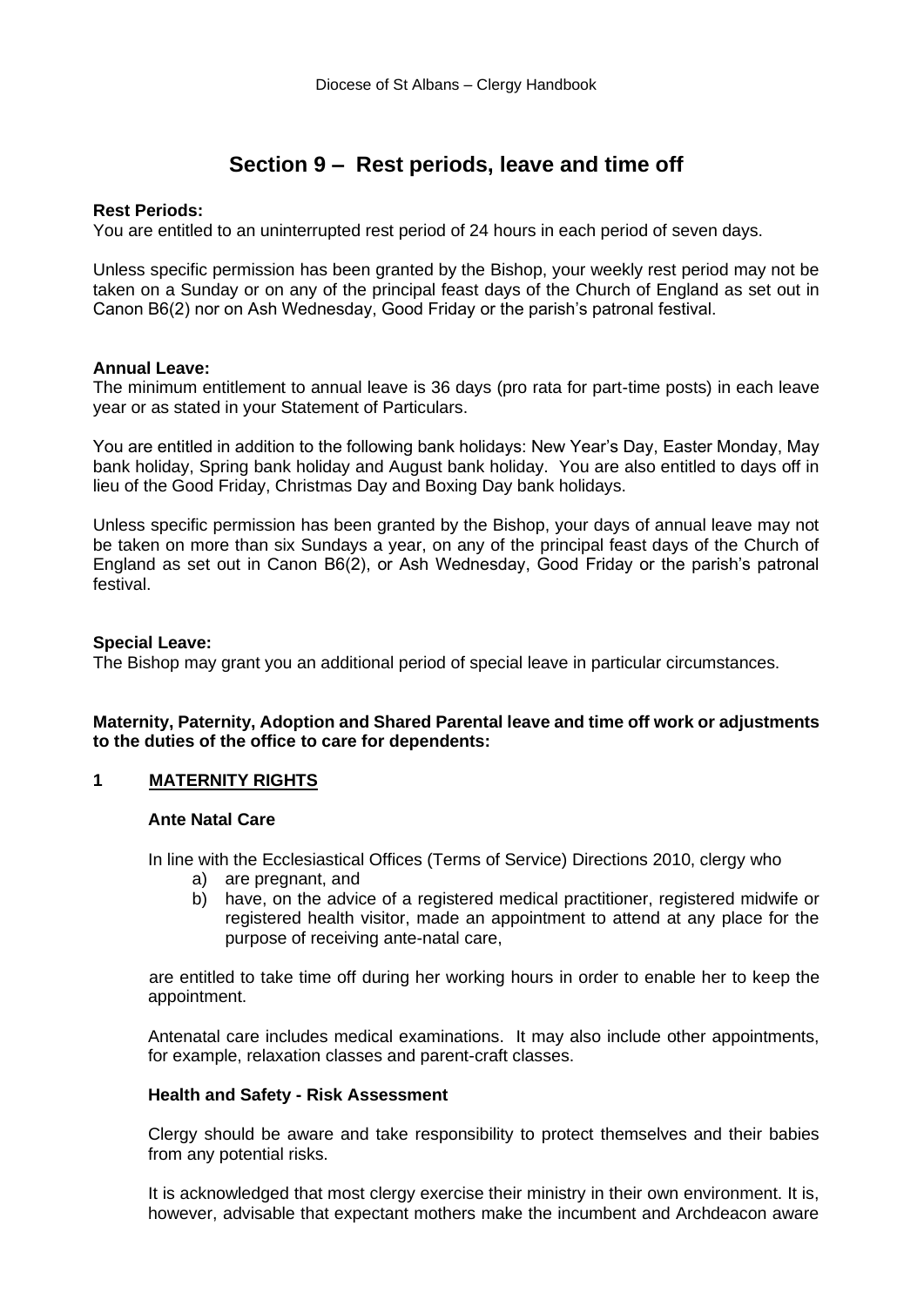of the pregnancy as early as possible so that if there is any need to address a potential health and safety risk, the appropriate action is taken.

Further guidance can be obtained from the HSE – [A guide for New and Expectant Mothers](http://www.hse.gov.uk/mothers/) who work.

#### **Maternity Leave**

You are entitled to take up to 52 weeks maternity leave, the first 26 weeks being referred to as Ordinary Maternity Leave and the second 26 weeks as Additional Maternity Leave. It is compulsory that two weeks of maternity leave is taken immediately after the birth of the child.

#### **Holidays**

Holiday entitlement will be accrued throughout your maternity leave at your normal rate.

If you return to work after maternity leave, your holiday entitlement will continue to accrue as normal.

Annual leave can be taken either before maternity leave starts, at the end of the maternity leave or within the annual leave year once you have returned to work.

Holiday accrued in the year your maternity leave ends should be requested as usual.

### **Notification**

No later than the 15<sup>th</sup> week before your Expected Week of Confinement (EWC) you must provide the following information to Alison Schroeder, [ashroeder@stalbans.anglican.org.](mailto:ashroeder@stalbans.anglican.org)

- the fact that you are pregnant and a form MAT B1
- the expected week of childbirth (the EWC)
- a medical certificate confirming the pregnancy and EWC
- written notification of the date you intend to start your leave.

Any change to the date given must be provided at least 28 days before the new date.

If you wish to return before the end of your maternity leave you must give at least eight weeks' notice of your intention.

# **Statutory Maternity Pay**

If you are in post during the  $15<sup>th</sup>$  week (the Qualifying Week) before the expected week of childbirth (EWC) and have been continuously in post for 26 weeks, you will be entitled to receive Statutory Maternity Pay (SMP), provided your earnings are more than the lower earnings limit for the payment of National Insurance contributions.

SMP will be paid for up to 39 weeks, commencing at the start of maternity leave which can start any time after the 11<sup>th</sup> week before the EWC. The first six weeks will be paid at the higher rate, which is 90% of your weekly earnings (calculated at an average of the eight weeks preceding the Qualifying Week). The remaining 33 weeks will be paid at the lower rate of SMP in line with the statutory rates, or 90% of your average earnings, whichever is the lower.

To be eligible for SMP you must still be pregnant at the  $11<sup>th</sup>$  week before the EWC or have given birth by that time, you must give at least 28 days written notice to the Board that you intend to stop work and provide medical evidence of the EWC such as a copy of your Maternity Certificate when available.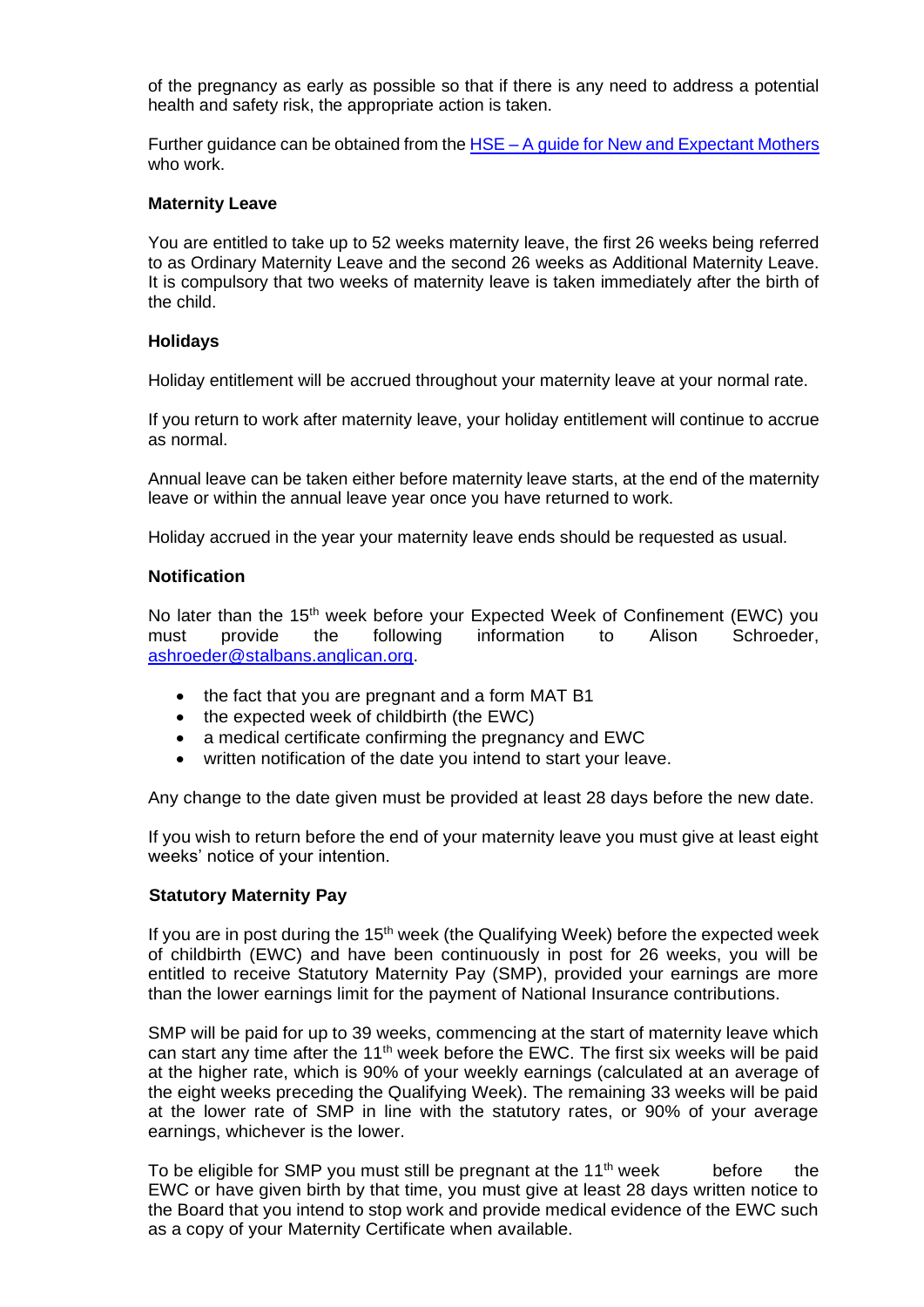If you have less than 26 weeks' service at the Qualifying Week (QW) you will be issued with form SMP1, which you should submit to your local Social Security Office who will pay Maternity Allowance.

You may attend work for up 10 days during maternity leave for the purposes of keeping in touch, subject to the agreement of the Board.

Enhanced maternity pay is offered where clergy have been:

- in at least one year continuous paid service at the beginning of the  $14<sup>th</sup>$  week before the 'expected week of childbirth (EWC)'
- average weekly earnings are above the National Insurance threshold.
- they have given at least 28 days' notice (or as much as is reasonably practicable) of the date they intend maternity pay to start
- they are still pregnant 11 weeks before the expected week of childbirth, or has already given birth

# *How will it be paid?*

Enhanced maternity pay:

- will be paid as full stipend for 39 weeks from the commencement of maternity leave, for the period of continuous absence before and after confinement;
- can start any time from the  $11<sup>th</sup>$  week before the baby is due;
- must start from the date the baby is born if it has not already done so;
- is a weekly payment, but the week can start from any day of the week, from the day after the last day worked before starting maternity leave. This will allow maternity pay to align with the start of the maternity leave in all cases. Maternity pay is payable for whole weeks.
- is taxable and attracts National Insurance deductions;
- is partly reclaimed by the Clergy Payments Department from the Government at the rate of 92% of the clergy equivalent of the lower rate of SMP.

There is no SMP or enhanced maternity pay, payable for the final 13 weeks of additional maternity leave.

# **Return to Work**

Unlike an employee, an office holder does not have the right to be found an equivalent post when they return from maternity leave. This is due to the fact that they have not left their office whilst on maternity leave and therefore return to work in their existing post as of right unless they resign or are removed from it. However, clergy who resign either before, during or after maternity leave, but later change their mind, have no absolute right to return, although every effort will be made to find a suitable post.

If the member of clergy does not wish to return to work after maternity leave they must give the Bishop notice of termination as detailed in their Statement of Particulars.

# **Keeping in Touch**

The member of clergy may work up to 10 days, consecutive or not, during the paid maternity leave period (i.e. the first 39 weeks) (except during the two week period of compulsory maternity leave) without losing maternity pay and without bringing their leave to an end. This may include attending training events. The purpose of this provision is to help ease the eventual return to work. The individual should contact their Archdeacon if this is something that they are interested in doing.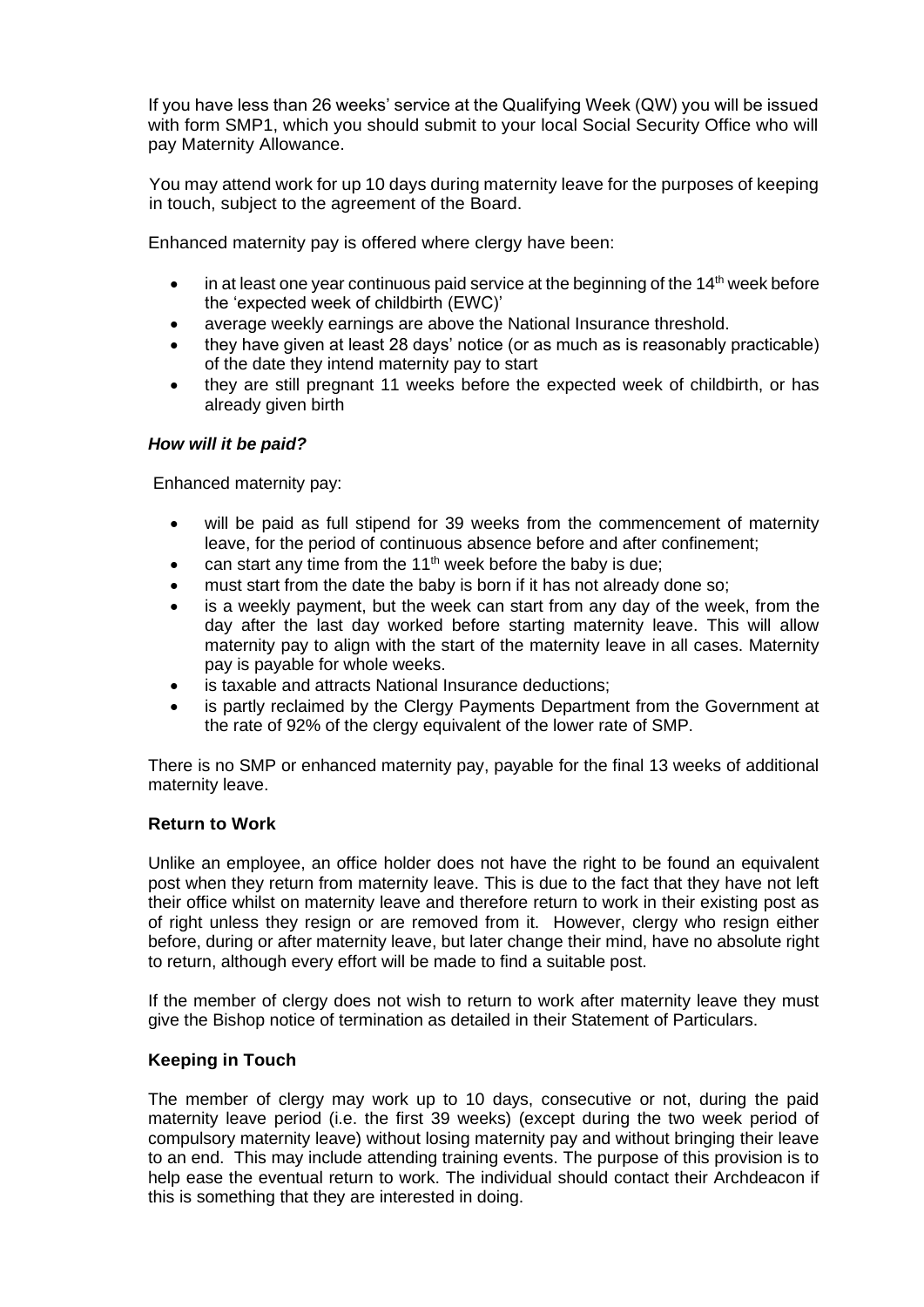# **2 PATERNITY LEAVE AND PAY**

# **Statutory Paternity Leave (SPL) and Pay (SPP)**

# **Entitlement**

Clergy are entitled to choose to take either one week or two consecutive weeks' paternity leave (not odd days), subject to the following conditions:

- You must have 26 weeks continuous employment by the end of the  $15<sup>th</sup>$  week before the expected week of childbirth (EWC).
- You must be, or expected to be, responsible for the upbringing of the child.
- You must be the child's biological father, or married to, or the partner of the child's mother.
- The leave must be taken for the purpose of caring for the child or supporting the mother.
- The leave, of either one week or two weeks, can start on any day of the week on or following the child's birth, but must be completed within a period of 56 days beginning with either the child's birth or the first day of the EWC, whichever is the later.

#### **Notice and Evidence Requirements**

You must give notice to Alison Schroeder, [aschroeder@stalbans.anglican.org,](mailto:aschroeder@stalbans.anglican.org) of your intention to take paternity leave in or before the 15<sup>th</sup> week before the EWC. Note: If, after providing this notice, you have a change of mind as to the commencement date or the amount of leave to be taken, further notice of at least 28 days must be provided (or, in cases where this is not reasonably practicable, as soon as is reasonably practicable).

You must provide a self-certificate stating the EWC, the date upon which paternity leave is anticipated to begin and whether one or two weeks leave is to be taken.

As part of the above certificate you must sign a declaration that the conditions of entitlement to statutory paternity leave and statutory paternity pay are fulfilled.

# **Statutory Paternity Pay (SPP)**

If you are entitled to SPL you will also qualify for SPP provided that your normal weekly earnings are not below the lower earnings limit applying to NI contributions, and, you give at least 28 days' written notice of the date liability to pay SPP is expected to begin.

SPP will be at the rate determined by the Department of Social Security or 90% of your weekly earnings (calculated at an average of the eight weeks preceding the Qualifying Week), whichever is the lower.

# **3 STATUTORY ADOPTION LEAVE AND STATUTORY ADOPTION PAY**

Adoptive leave and pay allows one member of an adoptive couple to take paid time off work when their new child starts to live with them. Paternity leave and pay may be available for the other member of the couple.

You are entitled to 26 weeks' Ordinary Adoption Leave and a further 26 weeks' Additional Adoption leave. Within the context of joint adoptions one parent must opt for Adoption Leave and the other is entitled to Statutory Paternity Leave as outlined above.

You should inform the Estates Department Administrative Assistant of your intention to take adoption leave no more than 7 days after being notified by the adoption agency and provide the following: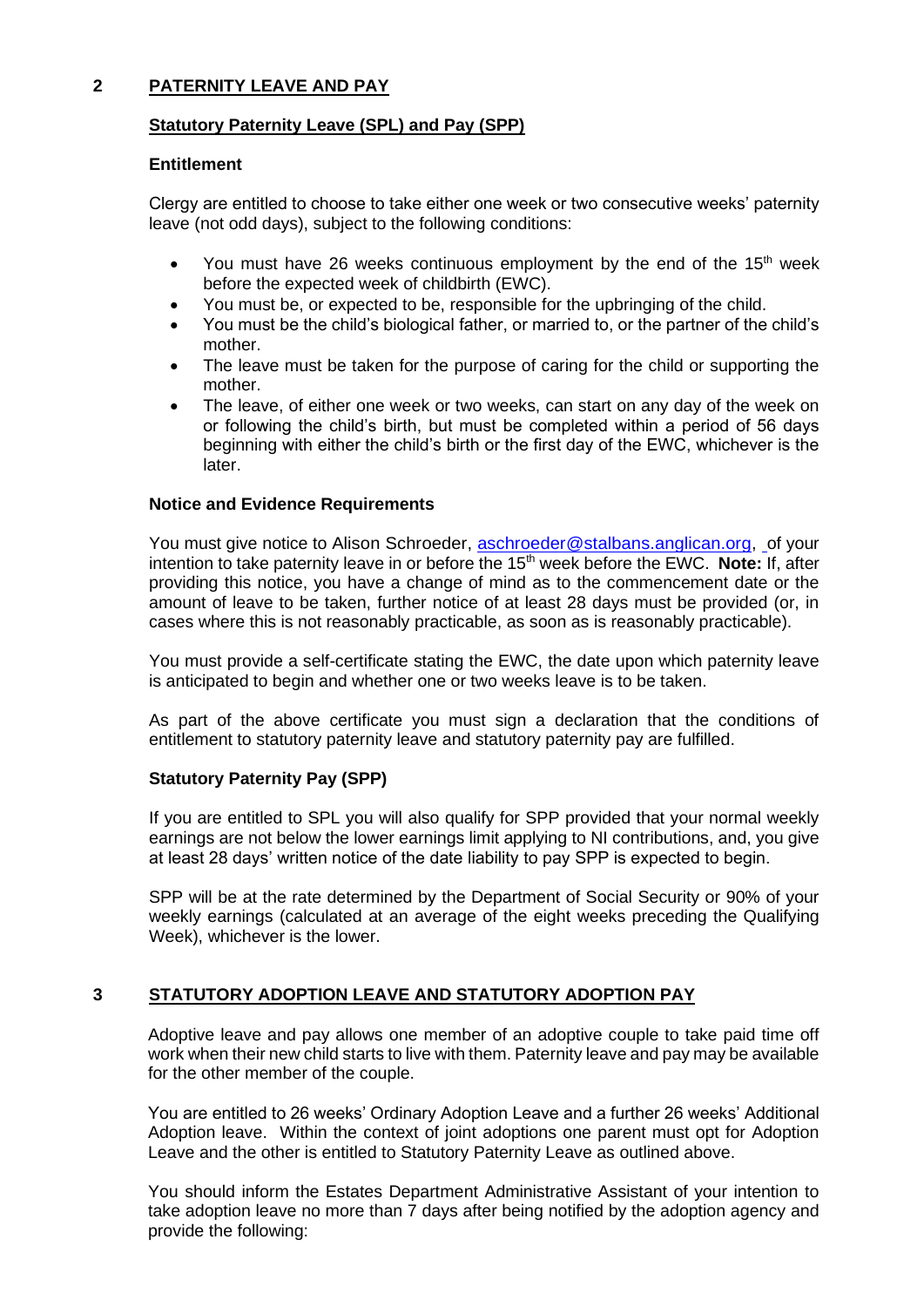- Written confirmation when the child is to be placed
- When you want the adoption leave to start
- The matching certificate as evidence

Ordinary Adoption Leave commences either on the date on which the child is placed with the adopter or a date within 14 days before the expected date of placement. Additional Adoption Leave starts from the date Ordinary Adoption Leave ends.

Statutory Adoption Pay will be paid for up to 39 weeks at the rate of 90% of average weekly earnings or the maximum rate determined by the Government – whichever is the lower. The Diocese will also pay enhanced adoption pay for clergy with more than one year's service. Those who qualify will receive their full stipend for the 39 weeks of their adoption leave. This includes the entitlement to SAP.

In order to be eligible for the enhanced rate clergy must:

- Have been matched with a child to be placed with them by a UK adoption agency.
- Have notified the agency that they agree that the child should be placed with them and on a date of placement.
- Have served continuously for the Diocese for a year into the week in which they are notified of having been matched with a child.
- Give the Bishop at least 28 days' notice before the date they want it to begin; and
- Have average weekly earnings at or above the lower earning limit for National Insurance over the eight weeks ending with the date on which they are notified of the match.
- Have ceased work.

Either partner may receive Statutory Adoption Pay, but not both. The other partner may receive Statutory Paternity Pay subject to the conditions stated.

Where two or more children are being placed for adoption the entitlement to SAP remains the same as if there was one child.

Your rights during adoption leave and on return to work are similar to those for maternity leave and pay, including 'keeping in touch' days. If you are intending to adopt, you are advised to discuss your situation, your rights/entitlements and the conditions with the Archdeacon.

# **4 SHARED PARENTAL LEAVE AND PAY**

You may be entitled to Shared Parental Leave (SPL) and Statutory Shared Parental Pay (ShPP) subject to eligibility. You can start SPL if you or your partner end their maternity or adoption leave or pay early. The remaining leave will be available as SPL. The remaining pay may be available as ShPP.

SPL and ShPP must be taken between the baby's birth and first birthday (or within 1 year of adoption).

To qualify for SPL, the child's mother (or adoptive parent) must be eligible for either maternity leave or pay, Maternity Allowance or adoption leave and pay. They must also:

- have been in post for at least 26 weeks by the end of the 15th week before the due date (or date they are matched with their adopted child).
- still be in postwhile they take SPL.
- give the Board the correct notice including a declaration that their partner meets the employment and income requirements which allow them to obtain SPL.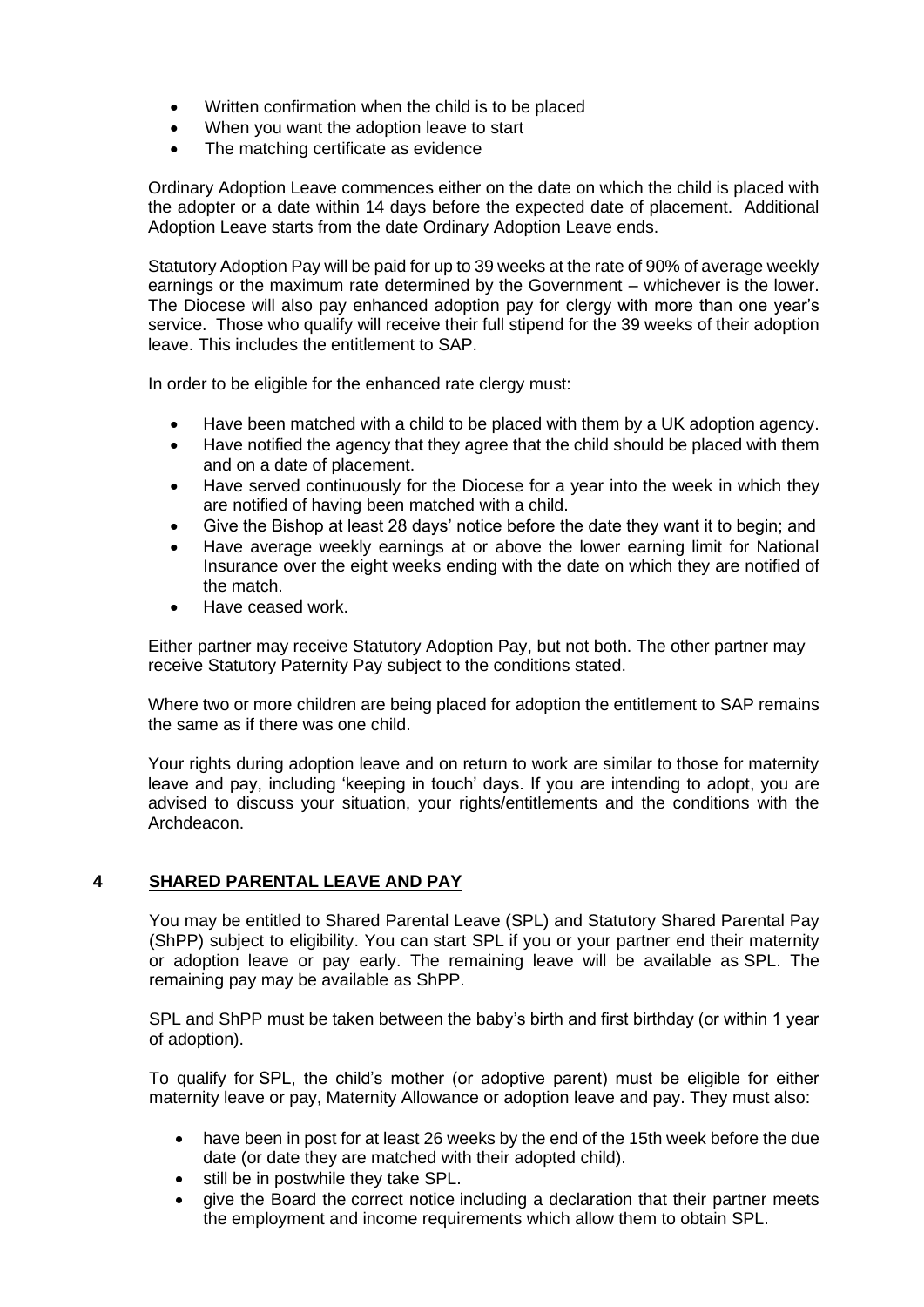If you are eligible and you or your partner end maternity or adoption leave and pay (or Maternity Allowance) early, you can:

- take the rest of the 52 weeks of leave (up to a maximum of 50 weeks) as Shared Parental Leave (SPL) - A mother must take a minimum of 2 weeks' maternity leave following the birth, or 4 if she works in a factory.
- take the rest of the 39 weeks of pay (up to a maximum of 37 weeks) as Statutory Shared Parental Pay (ShPP).

ShPP is paid at the current statutory weekly rate or 90% of your average weekly earnings, whichever is lower.

For Shared Parental Leave (SPL) to start, the mother or adopter must do one of the following:

- end their maternity or adoption leave by returning to work.
- give 'binding notice' (a decision that can't normally be changed) of the date when they will end their maternity or adoption leave.
- end maternity pay or Maternity Allowance (if they are not entitled to maternity leave, e.g. they are an agency worker or self-employed).

The mother must give the Estates Department Administrative Assistant notice (at least 8 weeks) to end her maternity pay or Jobcentre Plus, to end her Maternity Allowance. Adopters must give notice to end adoption pay.

SPL can commence for the partner while the mother or adopter is still on maternity or adoption leave if she has given binding notice to end her leave (or pay if she is not entitled to leave).

You must give the Estates Department Administrative Assistant written notice of your entitlement to SPL and ShPP, including:

- your partner's name.
- maternity leave start and end dates.
- the total amount of SPL and ShPP available and how much you and your partner intend to take.
- that you are sharing childcare responsibility with your partner.

The written notice must also include a signed declaration from your partner stating:

- their name, address and National Insurance number.
- that they satisfy the qualifying requirements for you to take SPL and ShPP.
- that they agree to you taking SPL and ShPP.

After receiving this notice, within 14 days you may be asked to provide within a further 14 days:

- a copy of the child's birth certificate.
- the name and address of your partner's employer.

You must give at least 8 weeks' notice of any leave you wish to take. If the child is born more than 8 weeks early, this notice period can be shorter.

The mother or adopter may be able to change their decision to end maternity or adoption leave early if both:

- the planned end date hasn't passed.
- they haven't already returned to work.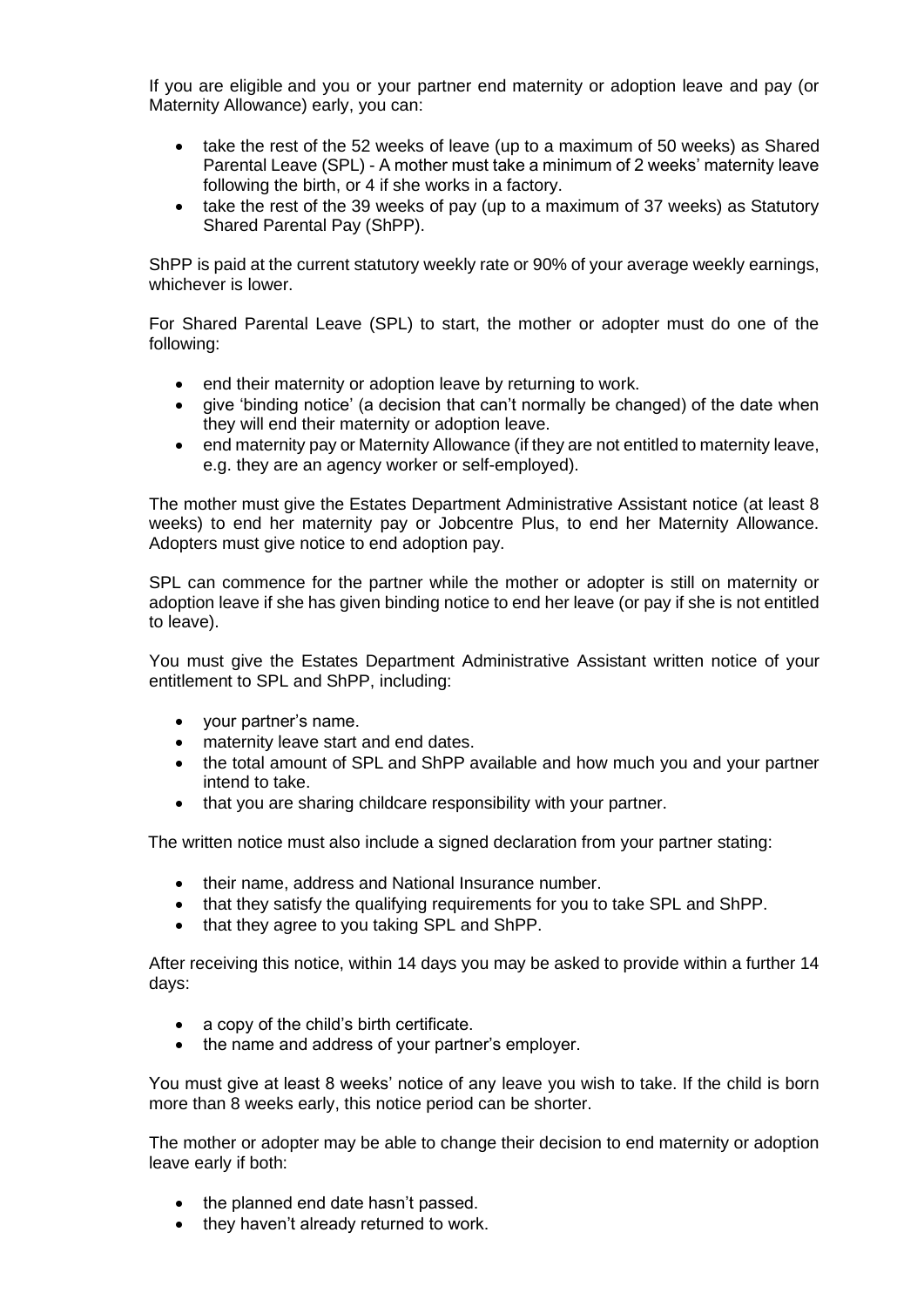One of the following must also apply:

- it is discovered during the 8-week notice period that neither partner is eligible for either SPL or ShPP.
- their partner has died.
- It is less than 6 weeks after the birth (and the mother gave notice before the birth).

You can work up to 20 days (in addition to the 10 KIT days) during SPL without bringing it to an end. These are called 'Shared Parental Leave in Touch' (or SPLIT) days and are optional - both the Archdeacon and you must agree to them.

You can take SPL in up to 3 separate blocks. You can also share the leave with your partner if they are also eligible. Parents can choose how much of the SPL each of you will take. If both parents are taking SPL then you can take your leave at the same time as your partner or at different times.

You must give the Archdeacon at least 8 weeks' notice before a block of leave begins. You may request to split blocks of leave into shorter periods of at least a week, however this is subject to agreement by the Archdeacon.

# **5 PARENTAL LEAVE**

#### The Entitlement

If you have a baby or adopt a child and you have completed one year's continuous qualifying service by the time you want to take the leave, you are entitled to Parental Leave.

The objective of Parental Leave is to enable employees with parental responsibility time off to spend time with and to look after a child or to make arrangements for the child's welfare.

Parental Leave, which is unpaid, is for a maximum of 18 weeks for each child and can be taken by both mothers and fathers. Leave taken with a previous employer counts towards the maximum entitlement.

#### When Leave may be taken

You must normally take leave in blocks of one week or more, up to a maximum of four weeks in a year for each child. However, parents of disabled children may take leave in blocks or multiples of one day.

You may choose to take Parental Leave at any time up until the child's 18<sup>th</sup> birthday.

#### Making Application for Leave

You must give 21 days' notice of your request for Parental Leave. Such an application should be addressed to your Archdeacon.

If you wish to take Parental Leave immediately after the birth or adoption of the child, you must give 21 days' notice before the beginning of the expected week of childbirth. In the case of adoption, you must give 21 days' notice of the expected week of placement, wherever possible.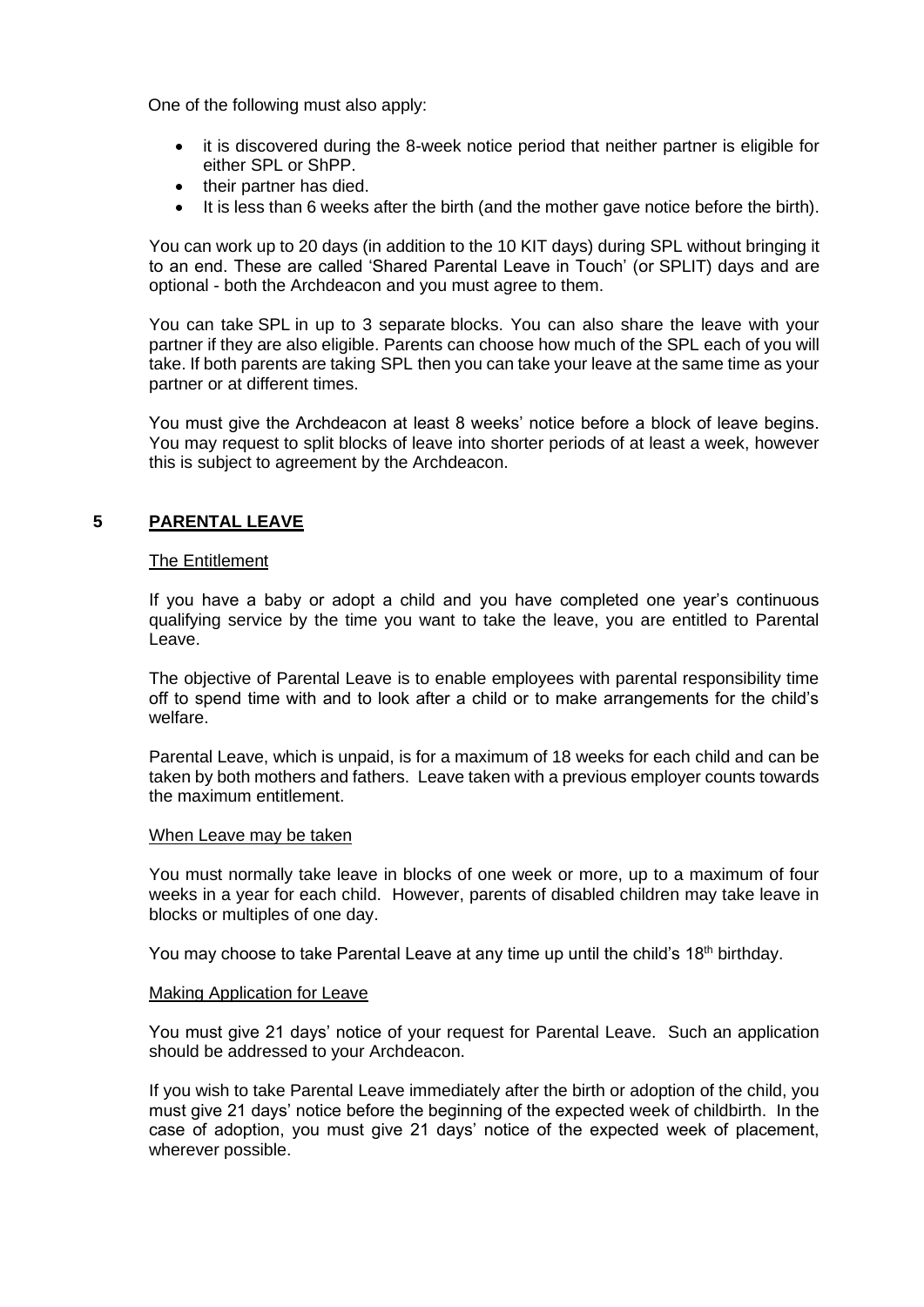#### Postponement of Leave

Except in the circumstances set out in the paragraph immediately above any leave you request may be postponed by the Bishop for up to six months from the date requested where it is considered that your absence would unduly disrupt the business. Examples of such situations are:

- Seasonal peak work requirements
- Where a significant proportion of the workforce applies for Parental leave at the same time
- Where the absence of a key employee at a particular time would unduly harm the business.

If, because of postponement, the period of Parental Leave falls after the child's  $18<sup>th</sup>$ birthday then you would be entitled to take leave after that date.

#### Evidence of Entitlement

You may be required to provide evidence that you are the parent of a child or have parental responsibility for the child. Examples of what might be suitable evidence are:

- Information contained on the child's birth certificate
- Papers confirming a child's adoption or the date of placement in adoption cases.
- The award of disability living allowance in the case of a disabled child.

#### **Time off for public duties:**

You are entitled to spend time on public duties, as specified in Regulations 24 and 26.

# **Documents and Links:**

[Church of England Parental Leave webpage](https://www.churchofengland.org/more/clergy-resources/clergy-payroll/parental-leave) – this contains sections on Statutory [Maternity Pay \(SMP\), Statutory Adoption Pay \(SAP\), Statutory Paternity Pay \(SPP\)](https://www.churchofengland.org/more/clergy-resources/clergy-payroll/parental-leave) and [Shared Parental Pay \(SHPP](https://www.churchofengland.org/more/clergy-resources/clergy-payroll/parental-leave)

# **Contacts:**

The Diocesan Secretary, Mr David White 01727 818130 [dwhite@stalbans.anglican.org](mailto:dwhite@stalbans.anglican.org)

[Return to Index](#page-0-0)

February 2018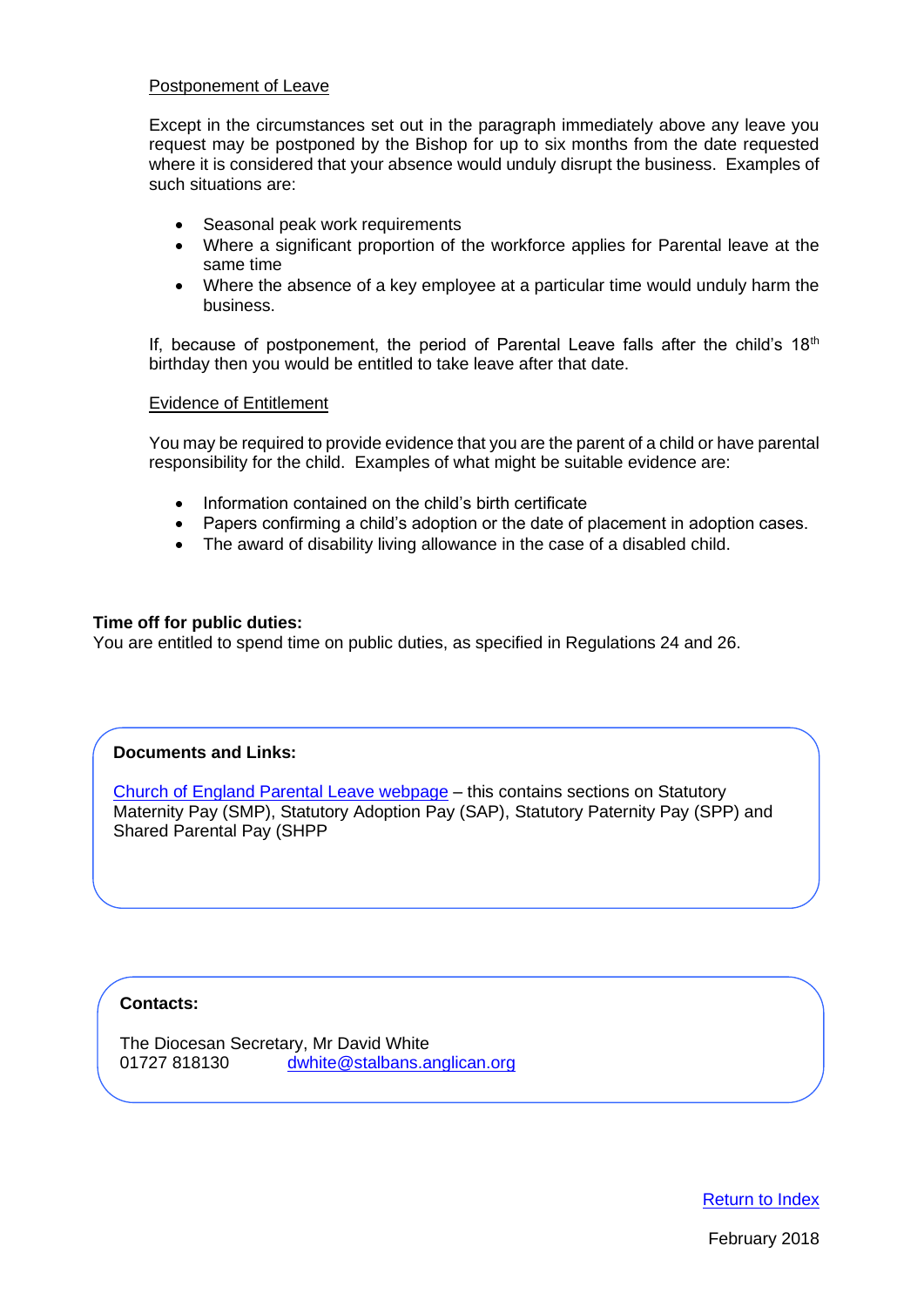# <span id="page-24-0"></span>**Section 10 – Mission and Ministry Development Review (MMDR)**

# **Introduction**

The purpose of a Mission and Ministry Development Review (MMDR) is to give clergy an opportunity to reflect on their ministries, so that they can flourish as disciples and grow in faithfulness and fruitfulness. A consultant-led review takes place every two years and alternates with a biennial visit from a bishop or archdeacon.

MMDR gives an opportunity to look back and reflect on what has happened over the last year or two of ministry and, informed by that, to look forward to plan, anticipate and develop a clearer vision for what lies ahead. In looking back there is an opportunity to acknowledge all there is to be thankful for and anything that is a matter for lament, and in looking forward to anticipate the changing demands of the role, identify future objectives and areas for potential development.

Clergy will be invited to take part in MMDR by the Clergy Appointments and Review Secretary, who will also email the necessary forms and documents.

MMDR documents and forms are also available below and via the Diocesan website, except for a list of Review Consultants, which the Clergy Appointments and Review Secretary will send on request.

#### **Documents and links:**

About the Scheme – [Information for Clergy](https://www.stalbans.anglican.org/ministry/mission-and-ministry-development-reviews/mmdr-a-161017/)

[MMDR C Consultant Preferences Form](http://www.stalbans.anglican.org/wp-content/uploads/MMDR-C-240316.docx) [MMDR G Guidelines for Ministers](http://www.stalbans.anglican.org/wp-content/uploads/MMDR-G-310316.pdf) [MMDR N Local Context Reviewer Nomination Form](http://www.stalbans.anglican.org/wp-content/uploads/MMDR-N-240316.docx) [MMDR P Local Context Review Form](http://www.stalbans.anglican.org/wp-content/uploads/MMDR-P-310316.docx) [MMDR R Minister's Record of Review](http://www.stalbans.anglican.org/wp-content/uploads/MMDR-R-310316.docx) [MMDR S Scope and Purpose of the Interim Review](http://www.stalbans.anglican.org/wp-content/uploads/MMDR-S-110516.pdf) [MMDR T Interim Review Outcome Form](http://www.stalbans.anglican.org/wp-content/uploads/MMDR-T-310316.docx)

[Diocesan website: Mission and Ministry Development Reviews](https://www.stalbans.anglican.org/ministry/mission-and-ministry-development-reviews/)

[Ministerial Development Review guidance from the Church of England](https://www.churchofengland.org/sites/default/files/2017-10/ministry_development_review_guidance.pdf)

# **Contacts:**

Director of Vocations, The Revd Canon Dr Tim Bull 01727 818152 [tbull@stalbans.anglican.org](mailto:tbull@stalbans.anglican.org)

Clergy Appointments and Review Secretary 01727 818163 [mmdr@stalbans.anglican.org](mailto:mmdr@stalbans.anglican.org?subject=MMDR)

[Return to Index](#page-0-0)

January 2022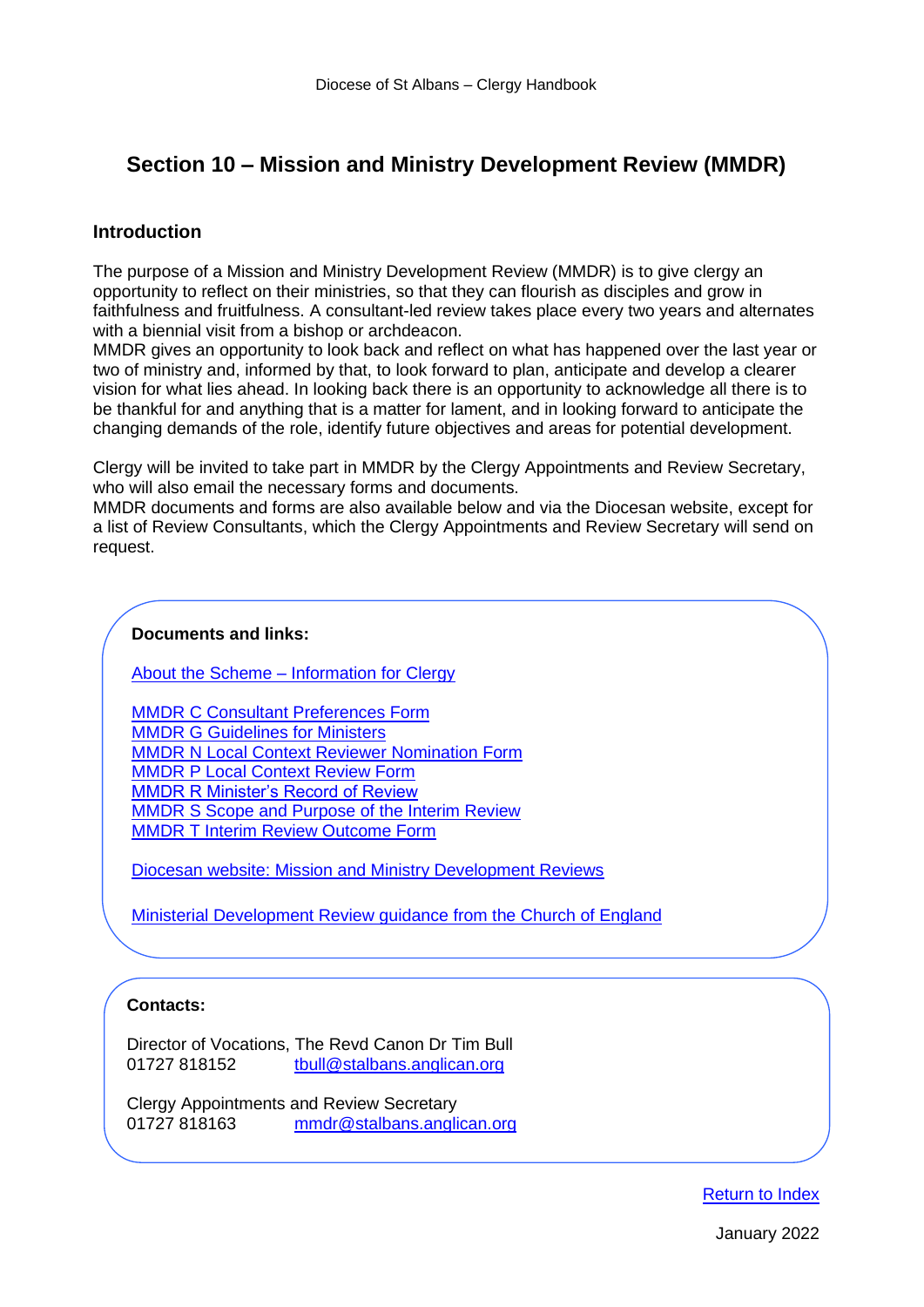# <span id="page-25-0"></span>**Section 11 - Continuing Ministerial Development (CMD)**

#### Introduction

Under the Terms of Service Regulations the Bishop is responsible for ensuring there is provision of suitable CMD and office holders are responsible for participating in such CMD.

Whilst there will be considerable variation according to the situation and needs of each individual one model of learning suggests that:

70% of ministerial learning will be self-directed

20% will happen in a diocesan context

10% will happen in extra-diocesan events or groups

Further information about trainings, workshops and conferences for clergy and Readers is available from the CMD section of the Developing People and Parishes webpage on the Diocesan website, including resources to support those in the IME 4-5 programme (was CME 1-4).

# **Documents and Links:**

[Diocesan website: Continuing Ministerial Development](https://www.stalbans.anglican.org/ministry/continuing-ministerial-development/)

#### **Contacts:**

Officer for Initial Ministerial Education**,** The Reverend James Webster (from Dec. 2016) 01727 818149 [cmeo@stalbans.anglican.org](mailto:cmeo@stalbans.anglican.org)

Director of Vocations, The Revd Canon Dr Tim Bull 01727 818152 [tbull@stalbans.anglican.org](mailto:tbull@stalbans.anglican.org)

Administrator, Mrs Linda Watson 01727 818151 [lwatson@stalbans.anglican.org](mailto:lwatson@stalbans.anglican.org?subject=Portal%20Login)

#### [Return to Index](#page-0-0)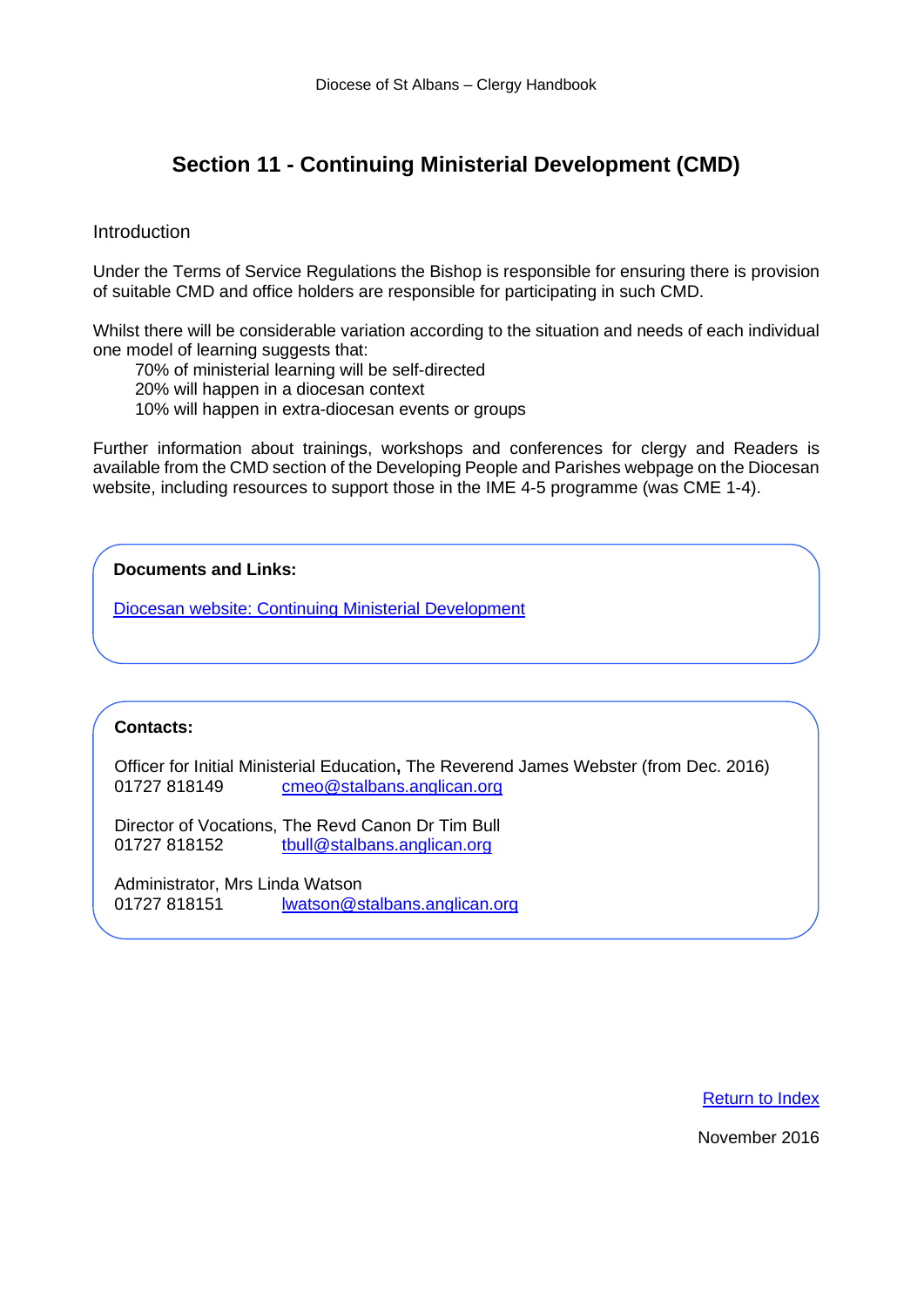# **Section 12 - Discipline**

# <span id="page-26-0"></span>**Introduction**

The Clergy Discipline Measure 2003 came fully into force on 1st January 2006, and provides a structure for dealing with formal complaints of misconduct against members of the clergy, other than in relation to matters involving doctrine, ritual or ceremonial. All those admitted to holy orders are covered by the Measure, whether or not they are in active ministry.

The disciplinary process begins when a formal written complaint of misconduct is made to the bishop on one of four grounds:

- Acting in breach of ecclesiastical law
- Failing to do something required by ecclesiastical law
- Neglect or inefficiency in performing the duties of office
- Conduct unbecoming

There must be written evidence to support the complaint, the complainant must have a proper interest, and the allegations must be of sufficient substance to justify proceedings under the Measure. The bishop may dismiss the complaint or consider it further in the light of a written statement by the person about whom the complaint has been made. The bishop can then take one of five courses of action:

- Take no further action
- Record the complaint on file conditionally
- Attempt to bring about reconciliation
- **■** Impose a penalty by consent
- Require the complaint to be formally investigated

In the last case, the complaint is investigated by the Designated Officer, a barrister in the Church of England Legal office and a report produced for the President of Tribunals who will decide whether the matter is to be referred to a disciplinary tribunal.

#### **Documents and Links:**

[Clergy Discipline Measure and the Disciplinary Process](https://www.churchofengland.org/about/leadership-and-governance/legal-services/clergy-discipline/code-practice-and-other-guidance)

[Code of Practice](https://www.churchofengland.org/about/leadership-and-governance/legal-services/clergy-discipline/code-practice-and-other-guidance)

[Diagram of Process](https://www.churchofengland.org/sites/default/files/2017-10/diagram.pdf)

[Ecclesiastical Legal Aid](https://www.churchofengland.org/about/leadership-and-governance/legal-services/clergy-discipline/ecclesiastical-legal-aid) (including link to application form)

**[St Albans Registry](http://www.stalbans.anglican.org/diocese/diocesan-registry/)**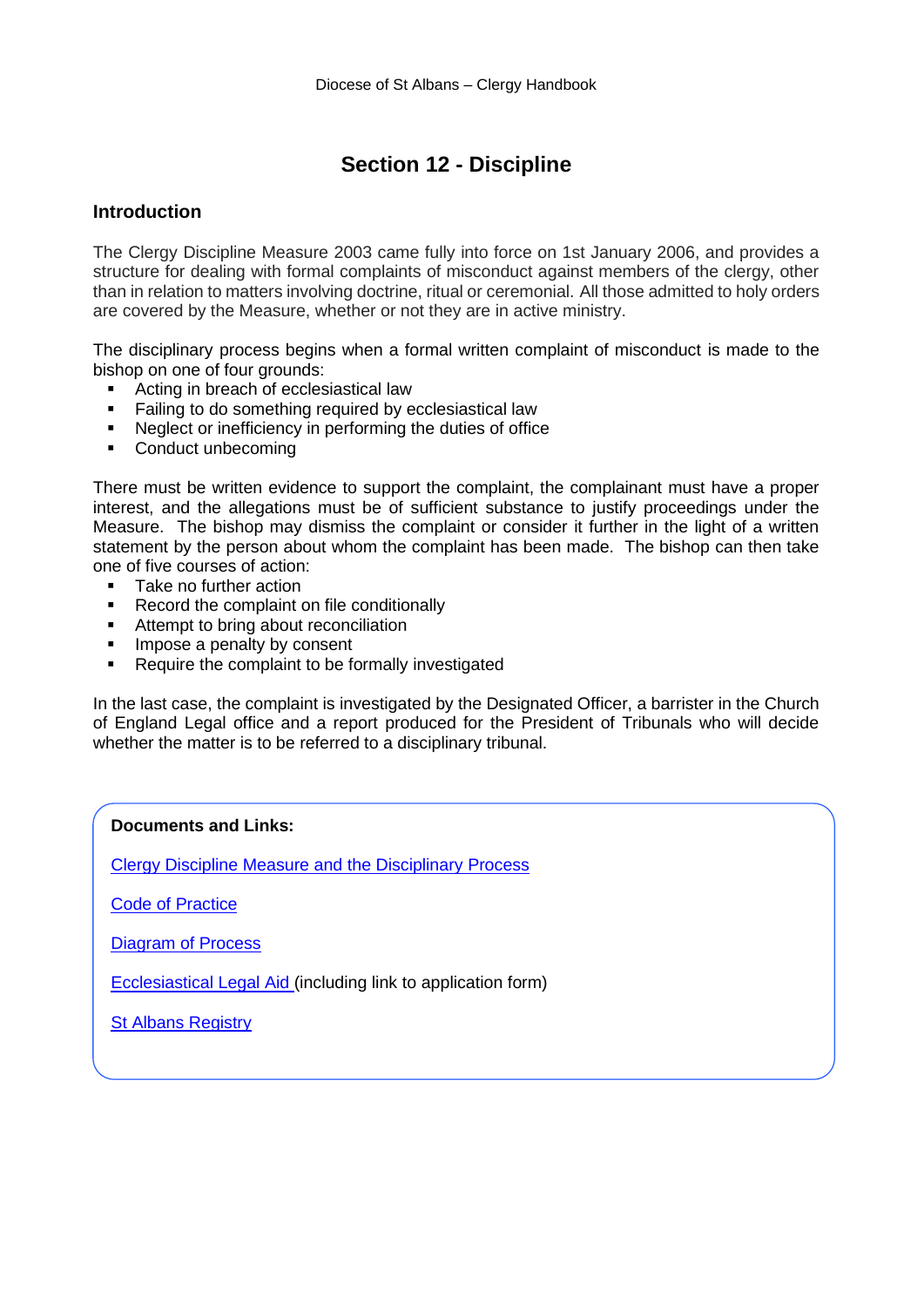# **Contacts:**

**Diocesan Deputy Registrars:** Jon Baldwin and Owen Carew-Jones

**Registry Clerk:** Anne-Marie Organ

**Address:** St Albans Diocesan Registry, Winckworth Sherwood LLP, Minerva House, 5 Montague Close, London SE1 9BB

**Telephone:** 0207 593 5015

**Email:** [stalbansregistry@wslaw.co.uk](mailto:stalbansregistry@wslaw.co.uk)

[Return to Index](#page-0-0)

March 2016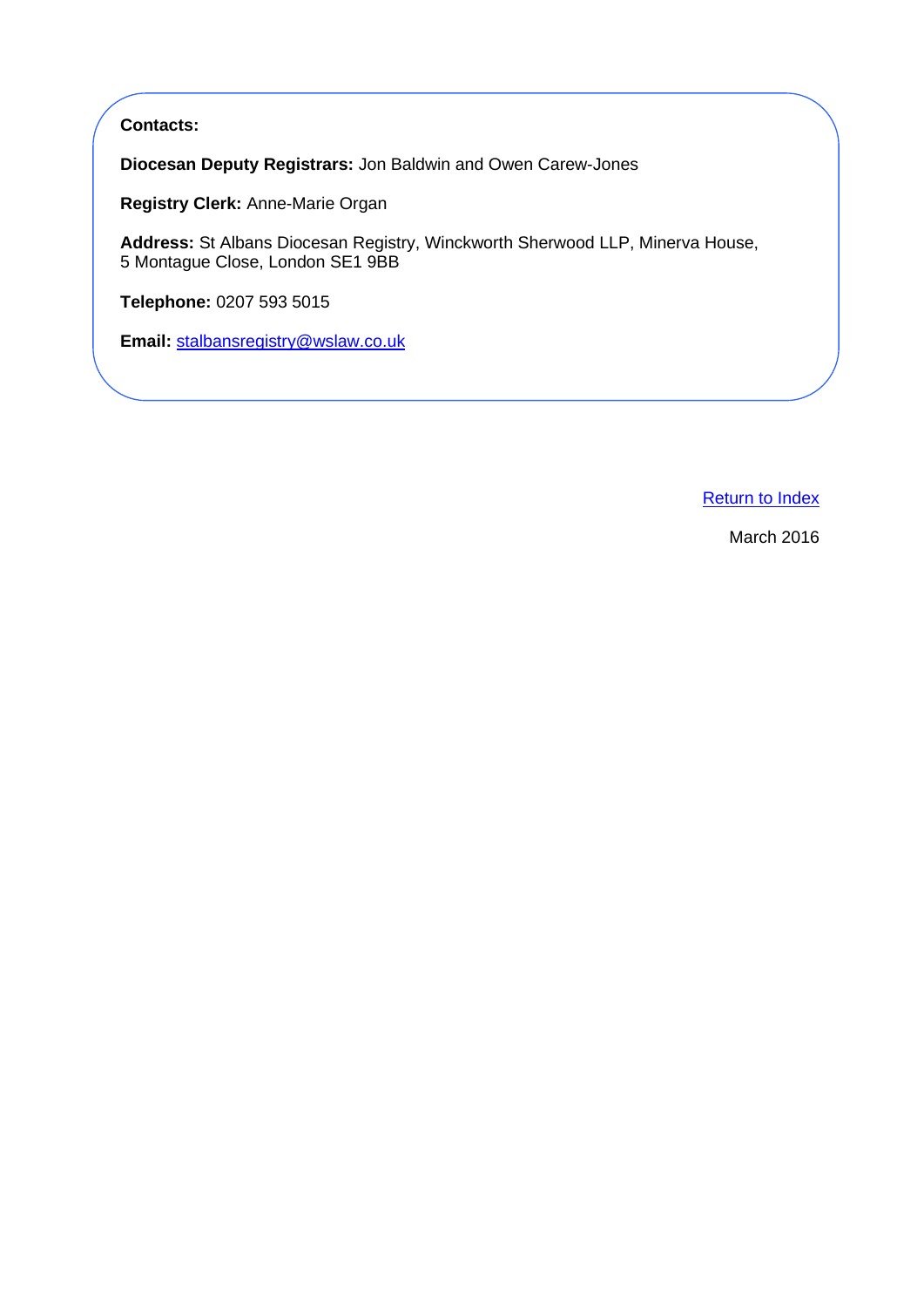# **Section 13 - Capability Procedure**

#### <span id="page-28-0"></span>**Introduction**

The Terms of Service Regulations provide that, where there are grounds for concern, a bishop may instigate an inquiry into the capability of an office holder to perform their duties of office. Before an inquiry begins, the office holder must be informed in writing of the matters which will be taken into account, the procedure to be followed and by whom, the action which may be taken and the rights of appeal against the decision to take action. There must also be the opportunity for a meeting between the office holder and the person carrying out the procedure, and any panel appointed to adjudicate on issues relating to capability.

Any inquiry must follow the Code of Practice issued under the Measure.

**Documents and Links:**

[Capability Procedure –](https://www.churchofengland.org/sites/default/files/2017-10/Capability%20Code%20of%20Practice.pdf) Code of Practice

[Capability Procedure –](https://www.churchofengland.org/sites/default/files/2017-11/Capability%20Procedure%20Code%20of%20Practice%20Supporting%20Advice.pdf) Supporting advice

[Return to Index](#page-0-0)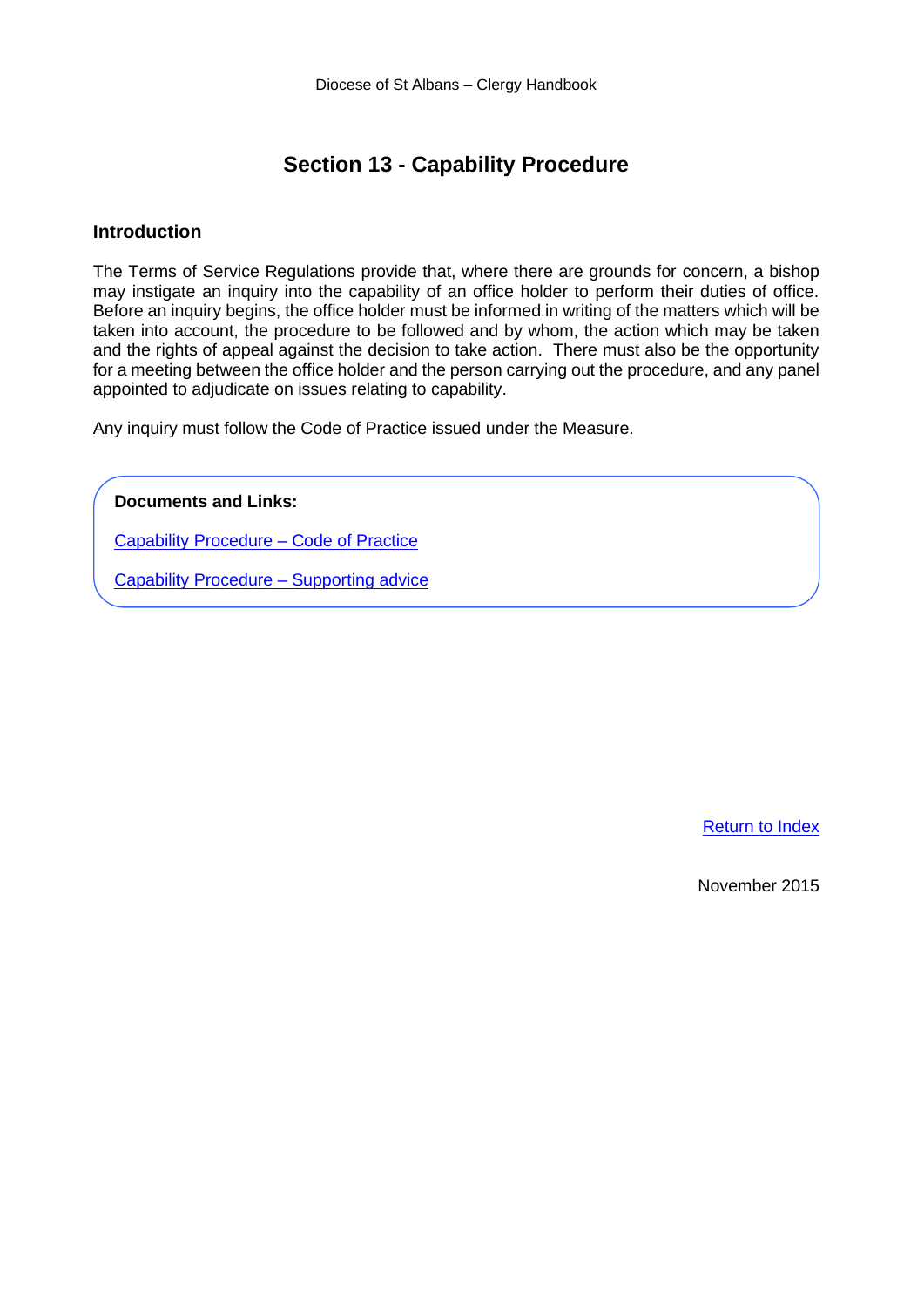# **Section 14 – Grievance Procedure**

# <span id="page-29-0"></span>**Introduction**

Common Tenure has introduced a new procedure for dealing with grievances.

# **Documents and Links:**

[Grievance procedure -](https://www.churchofengland.org/sites/default/files/2017-10/grievanceprocedure%20cop.pdf) Code of Practice

[Grievance procedure –](https://www.churchofengland.org/sites/default/files/2017-10/grievanceprocadvice%20SA.pdf) Supporting advice

[Return to Index](#page-0-0)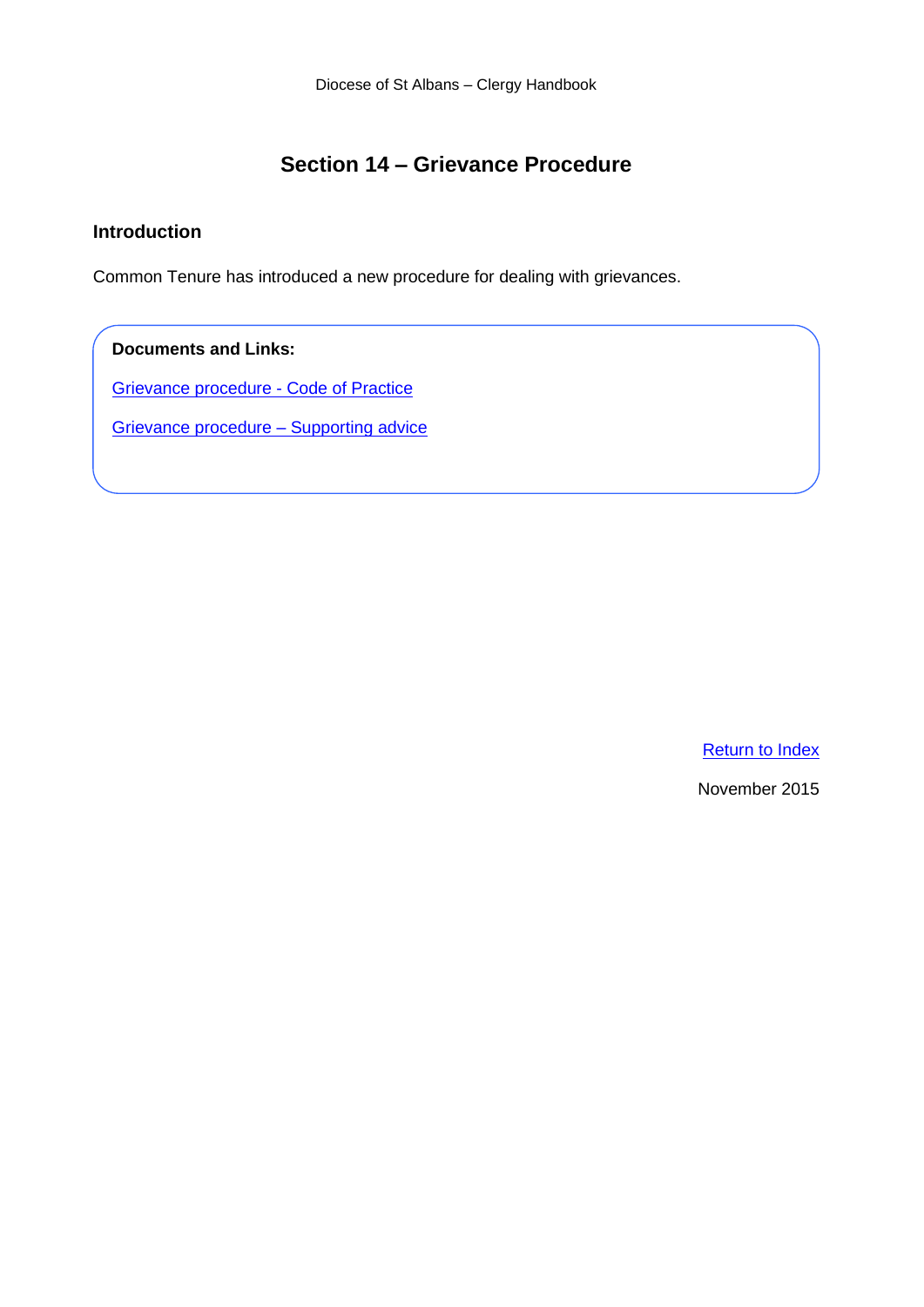# **Section 15 – Other policies and guidance**

### <span id="page-30-0"></span>**Introduction**

References to other guidance, information and policies available on the Diocesan website [http://www.stalbans.anglican.org/diocese/policies/](https://www.stalbans.anglican.org/diocese/policies/) and elsewhere will be added from time to time.

# **Documents and Links:**

**[Anti-Bribery Policy](https://www.stalbans.anglican.org/diocese/anti-bribery-policy)** 

[Child Protection Policy](https://www.stalbans.anglican.org/diocese/child-protection-policy/)

[Complaints Policy](https://www.stalbans.anglican.org/wp-content/uploads/Complaints-Policy.pdf)

[Conflict of Interests Policy](https://www.stalbans.anglican.org/diocese/conflict-of-interests-policy/)

[Environmental Policy](https://www.stalbans.anglican.org/diocese/environmental-policy/)

[Equal Opportunities Policy](https://www.stalbans.anglican.org/diocese/equal-opportunities-policy/)

[Health & Safety Policy](https://www.stalbans.anglican.org/diocese/health-safety-policy/)

[Ministry after 70 Policy](https://www.stalbans.anglican.org/wp-content/uploads/Ministry-after-70-Policy-May-2018.pdf)

[Preventing Bullying and Harassment Policy](https://www.stalbans.anglican.org/diocese/preventing-bullying-and-harassment-policy/)

[Privacy Policy](https://www.stalbans.anglican.org/diocese/privacy-policy/)

[Race Equality Policy](https://www.stalbans.anglican.org/diocese/race-equality-policy/)

[Social Media Guidelines](https://www.stalbans.anglican.org/wp-content/uploads/Social-Media-Guidelines.pdf)

[Whistleblowing Policy](https://www.stalbans.anglican.org/wp-content/uploads/Whistleblowing-Policy.pdf)

[Recruitment \(ex-offenders\) Policy](https://www.stalbans.anglican.org/wp-content/uploads/Recruitment-ex-offenders-Policy.pdf)

#### **Contacts:**

The Diocesan Secretary, Mr David White<br>01727 818130 dwhite@stalbans.a [dwhite@stalbans.anglican.org](mailto:dwhite@stalbans.anglican.org)

Safeguarding Adviser, Mr Jeremy Hirst 01727 818107 07867 350886 [safeguarding@stalbans.anglican.org](mailto:safeguarding@stalbans.anglican.org)

[Return to Index](#page-0-0)

February 2019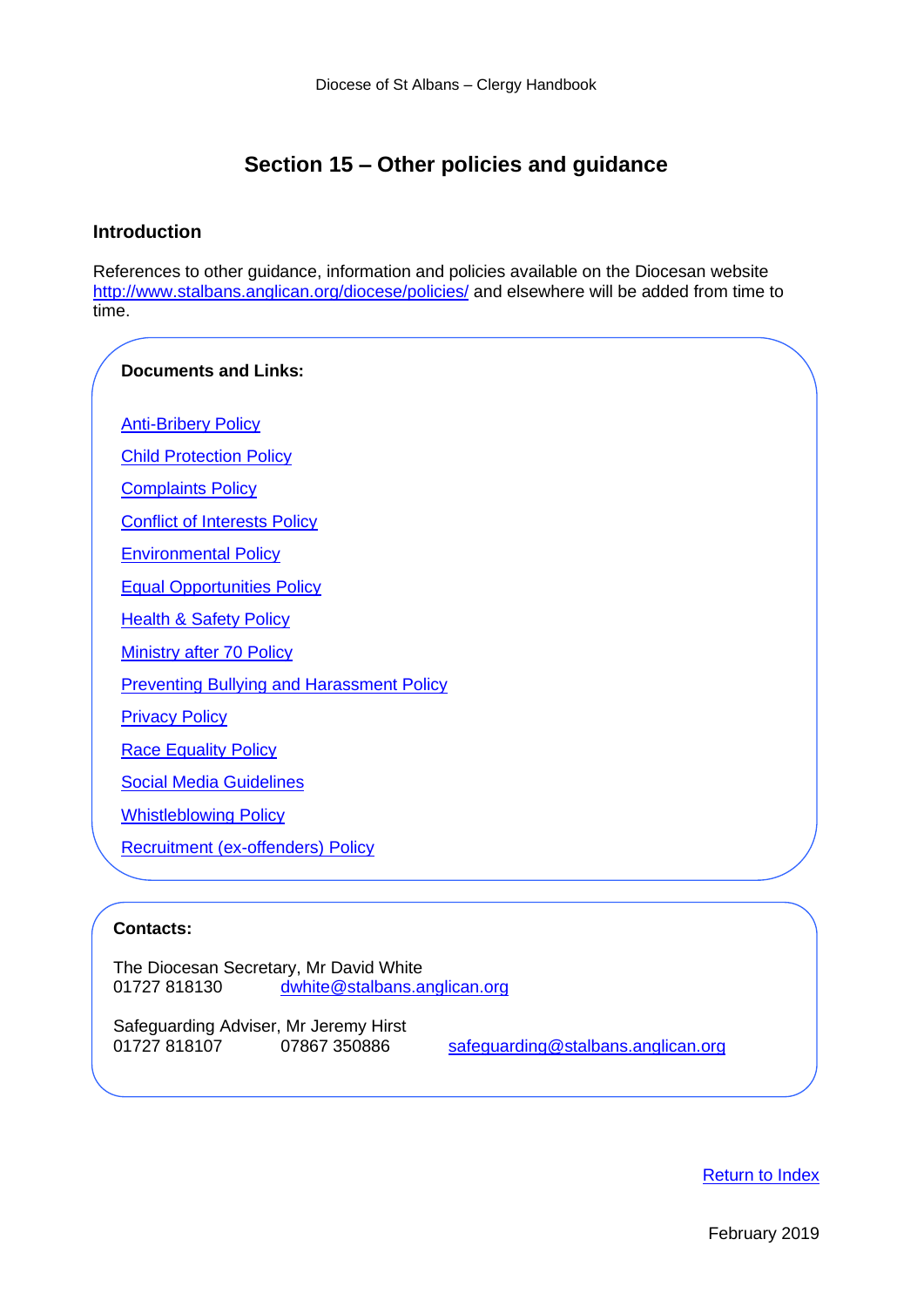# <span id="page-31-0"></span>**Section 16 – Financial support for clergy and their families**

# **Introduction**

The Bishops and Archdeacons have some discretionary funds at their disposal in cases of hardship or particular pastoral need. In addition a number of charities offer grants and funds for various purposes. The list below is not exhaustive but gives details of some of the main trusts which may offer assistance.

# **The Clergy Support Trust**

This organisation is an amalgamation of the Friends of the Clergy Corporation and the Corporation of the Sons of the Clergy. Grants may be available for:

Bereavement expenses<br>
Cars for the disabled<br>
Clothing<br>
Clothing Child Maintenance Counselling Counsel Counsel in the Debts<br>
Education Counsel Counsel Counsel Counsel Counsel Counsel Counsel Counsel Counsel Counsel Counsel Counsel Coun<br>
Debts Heating expenses **Holidays** House repairs and decorations **Medical expenses** Nursing home fees **Ordinands** Removals and resettlement Sabbaticals

Financial management courses

# **Documents and Links:**

[The Clergy Support Trust](https://www.clergysupport.org.uk/) Website

**The Society for the Relief of Poor Clergy**

# **Contacts:**

For application form send details to: [help@clergysupport.org.uk](mailto:help@clergysupport.org.uk) or use the contact form on their website.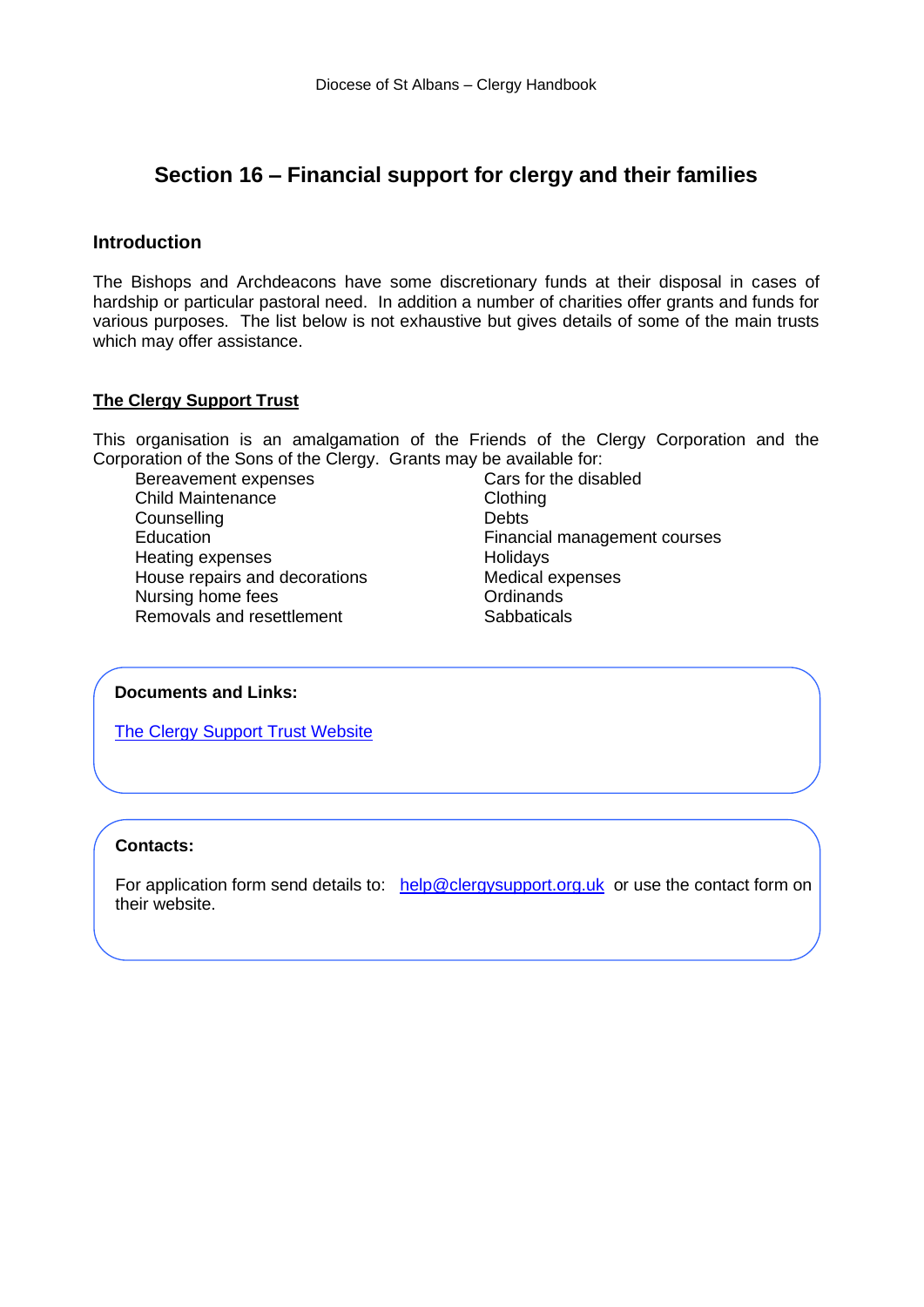# **Society for the Relief of Poor Clergy**

Assistance is provided for evangelical clergy, accredited layworkers or their widows and widowers for:

**Bereavement** Illness Removals Repairs to property Other special circumstances

# **Documents and Links:**

[Website including link to guidance notes and application form](https://www.srpc-aid.com/) 

#### **Contacts:**

SRPC, c/o CPAS, Athena Drive, Tachbrook Park, Warwick CV34 6NG



# **The Mabledon Charity**

The Mabledon Charity provides grants to assist with the costs of study/sabbatical leave for UKbased personnel employed by Anglican mission agencies and societies, who would not be eligible for grants from diocesan funds. Applicants must have been employed by the agency/society for at least three years and be able to demonstrate the benefit of the proposed study both personally and to their employer. The maximum grant is normally £500.

# **Documents and Links:**

[The Mabledon Charity website](mailto:mail@cpas.org.uk)

# **Contacts:**

c/o CPAS, Athena Drive, Tachbrook Park, Warwick CV34 6NG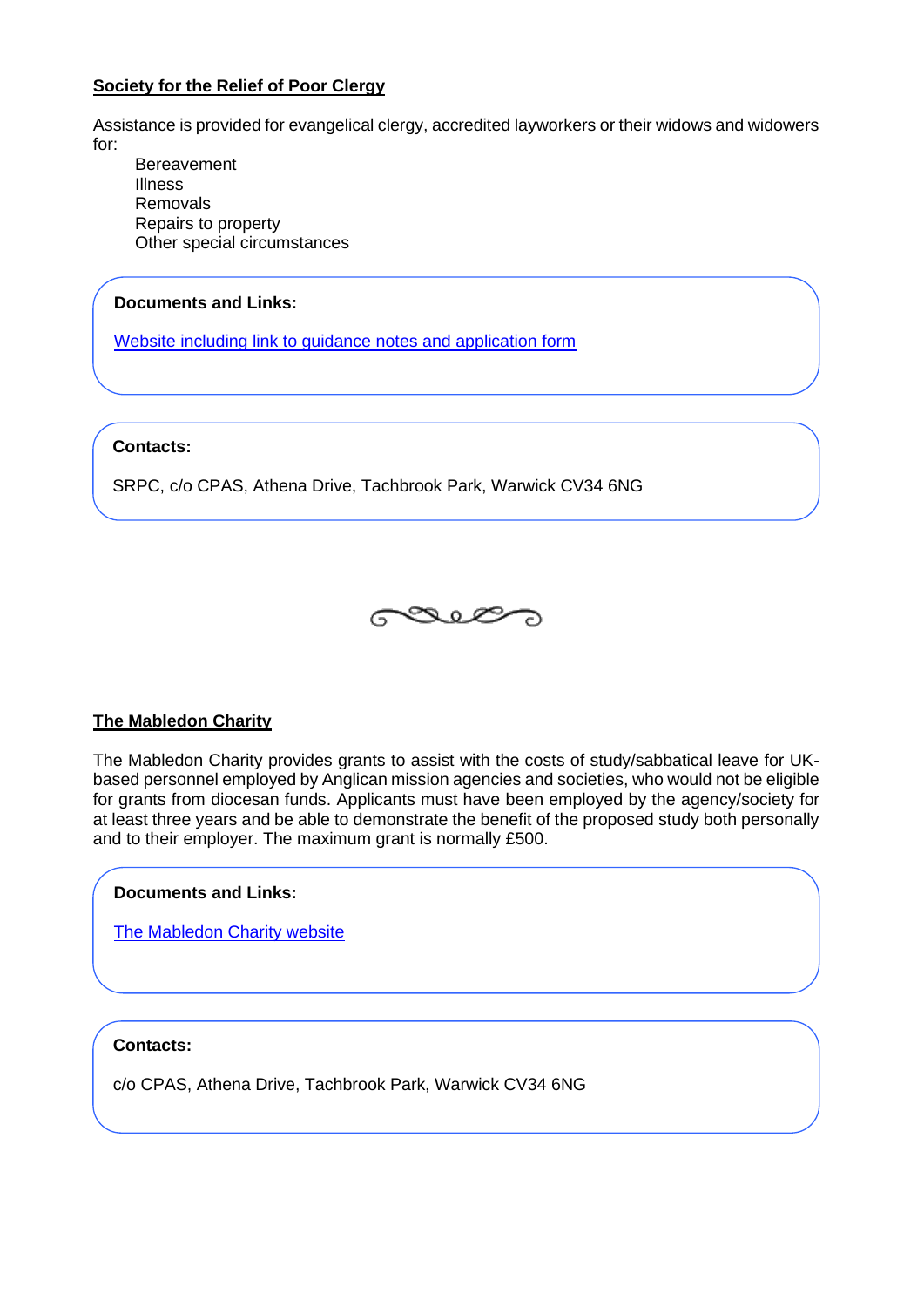# **CPAS Ministers in training fund**

Grants are available for those training for authorised ministry fulfilling three conditions:

- They are evangelical Christians<br>• They have been recommended
- They have been recommended for training following a Bishop's Advisory Panel and contemplating parochial or ordained pioneer ministry
- They are in genuine need of financial support

**Documents and Links:**

[Guidance notes](https://www.cpas.org.uk/download/1228/web_upload%2525MIT+information+2012-1337162448.pdf)

[Grants website –](https://www.cpas.org.uk/advice-and-support/other-advice-and-support#.XG_L8KL7SUm) CPAS (including links to application and budget form)

# **Contacts:**

c/o CPAS, Athena Drive, Tachbrook Park, Warwick CV34 6NG



# **The Henry Smith Charity**

Assistance is available for 'needy' clergy. Applications must be submitted through the Diocesan Bishop.

**Documents and Links:**

[The Henry Smith Charity website](https://www.henrysmithcharity.org.uk/)

# **Contacts:**

The Bishop of St Albans, The Rt Revd Dr Alan Smith 01727 853305 [bishop@stalbans.anglican.org](mailto:bishop@stalbans.anglican.org)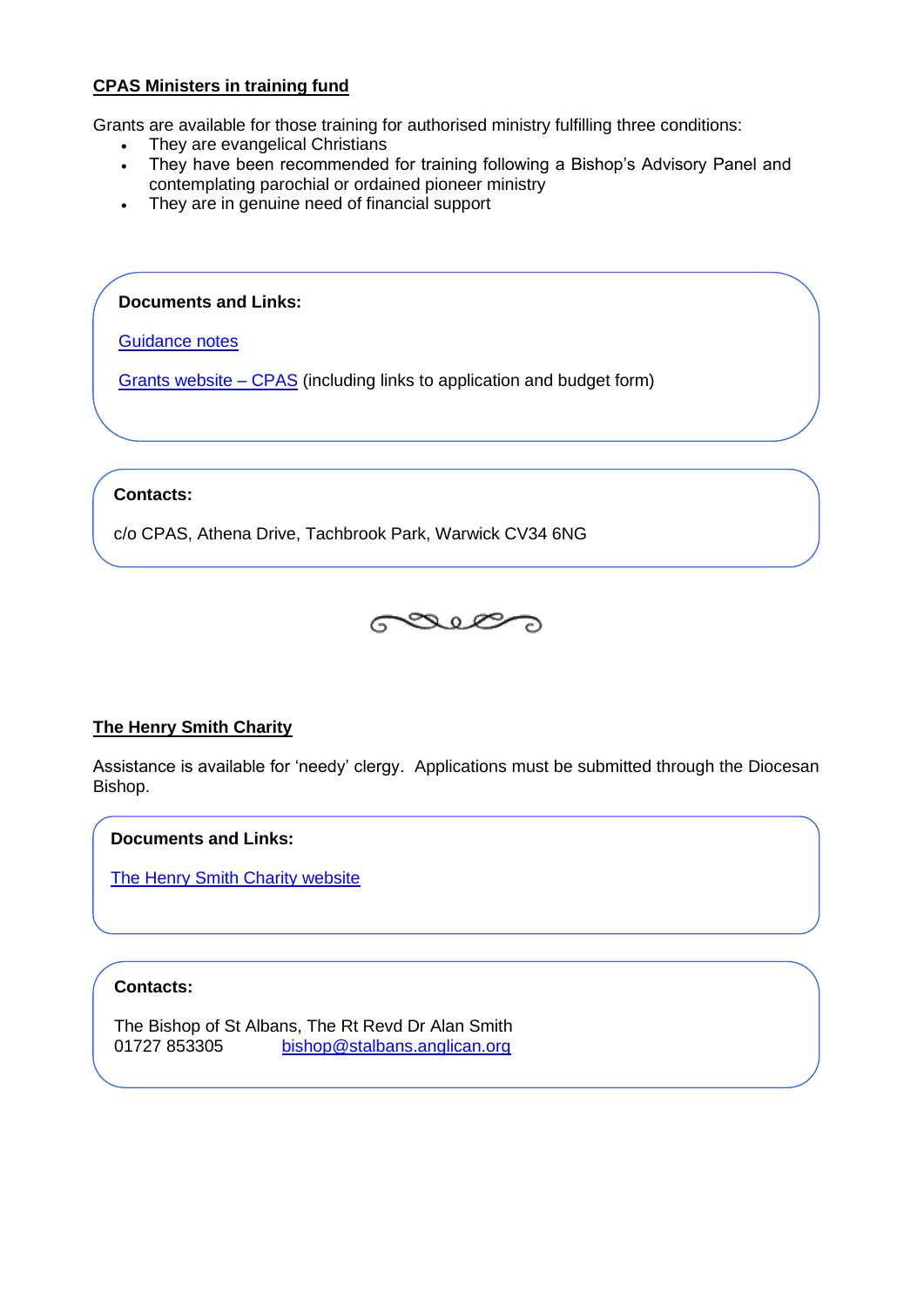# **The English Clergy Association**

Holiday Grants are made, "in many cases of a sufficient size to make a significantly helpful contribution to clergy (and their family's) enjoyment of human life."

### **Documents and Links:**

[The English Clergy Association website](http://www.clergyassoc.co.uk/content/HolidayGrants.htm)

# **Contacts:**

Holiday Grant applications are made to the Almoner: The Revd G. Richard W. Hall, MA, LLB, The Rectory, 12, Beech Road, Salford, Bristol BS31 3BE [richardhall@blueyonder.co.uk](mailto:richardhall@blueyonder.co.uk)



# **Frances Ashton Charity**

Grants are available for almost any purpose for clergy and their widow(er)s

#### **Contacts:**

[Frances Ashton Charity Website](http://www.francesashton.co.uk/index.html)

Frances Ashton Charity, Beech House, Woolston, North Cadbury, Somerset, BA22 7BJ 07775 717606 [francesashton@hotmail.co.uk](mailto:francesashton@hotmail.co.uk)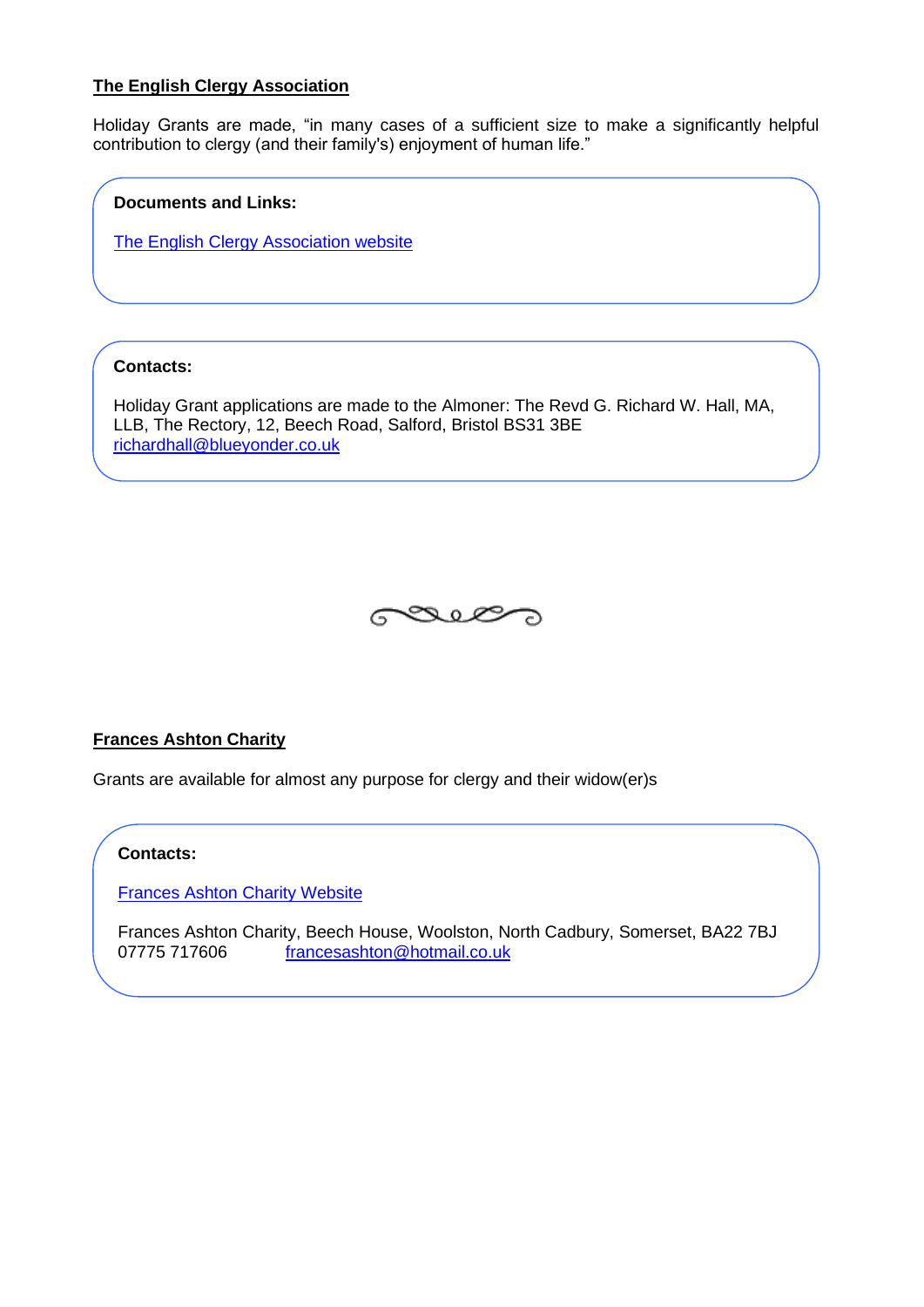# **The Jane Cart Trust**

Grants are made to provide support to Church of England Clergy, widows/ers and the maiden daughters of clergy (the latter when aged over 45) and where that member of the clergy currently or in the past lives/lived or works/worked in the Diocese of St.Albans

### **Documents and Links:**

The Jane Cart Trust website (link currently being updated)

# **Contacts:**

For further details please contact the Bishop of Bedford [bishopbedford@stalbans.anglican.org](mailto:bishopbedford@stalbans.anglican.org?subject=The%20Jane%20Cart%20Trust)

[Return to Index](#page-0-0)

September 2019